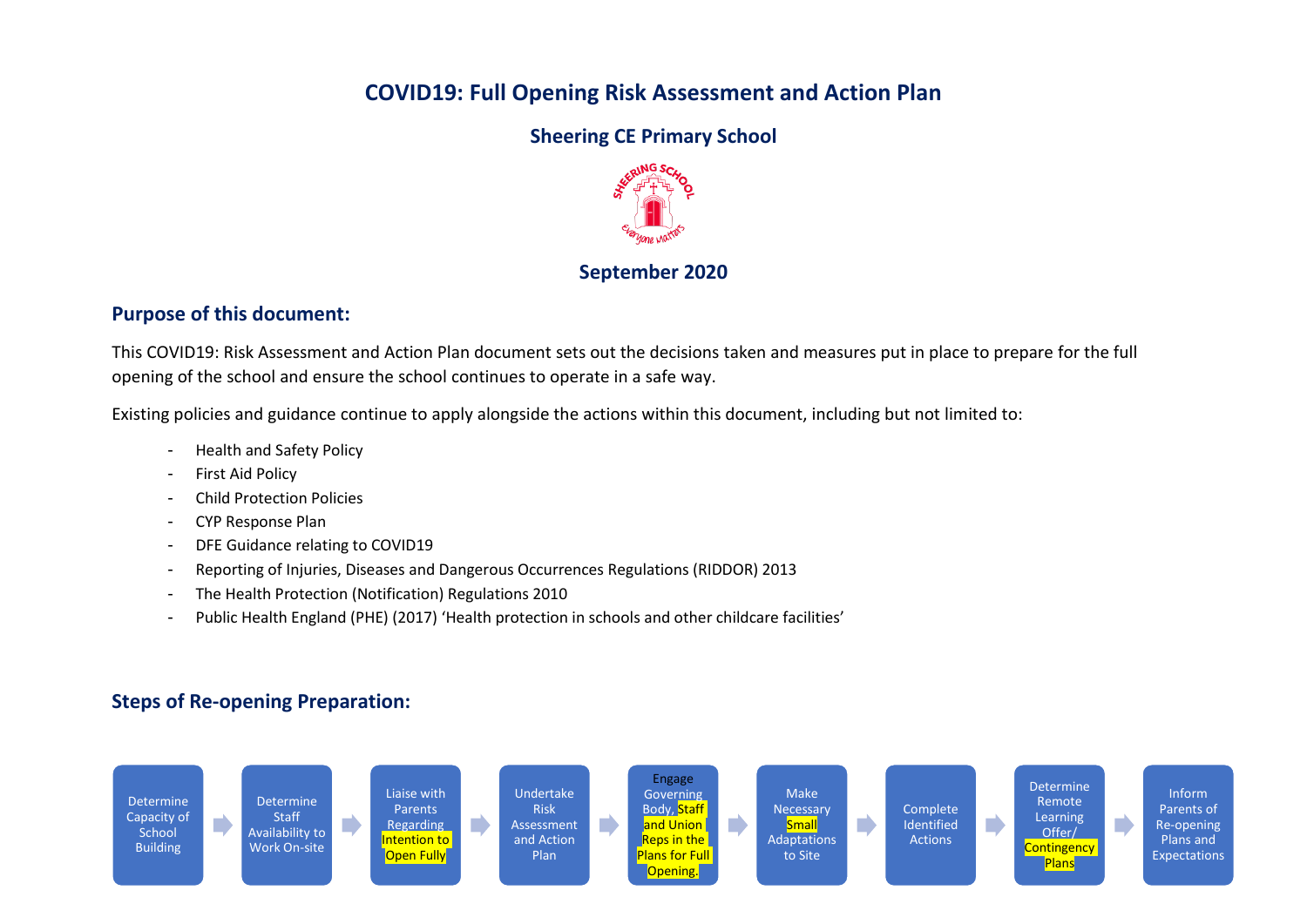# **Risk Assessment/ Action Plan Sections:**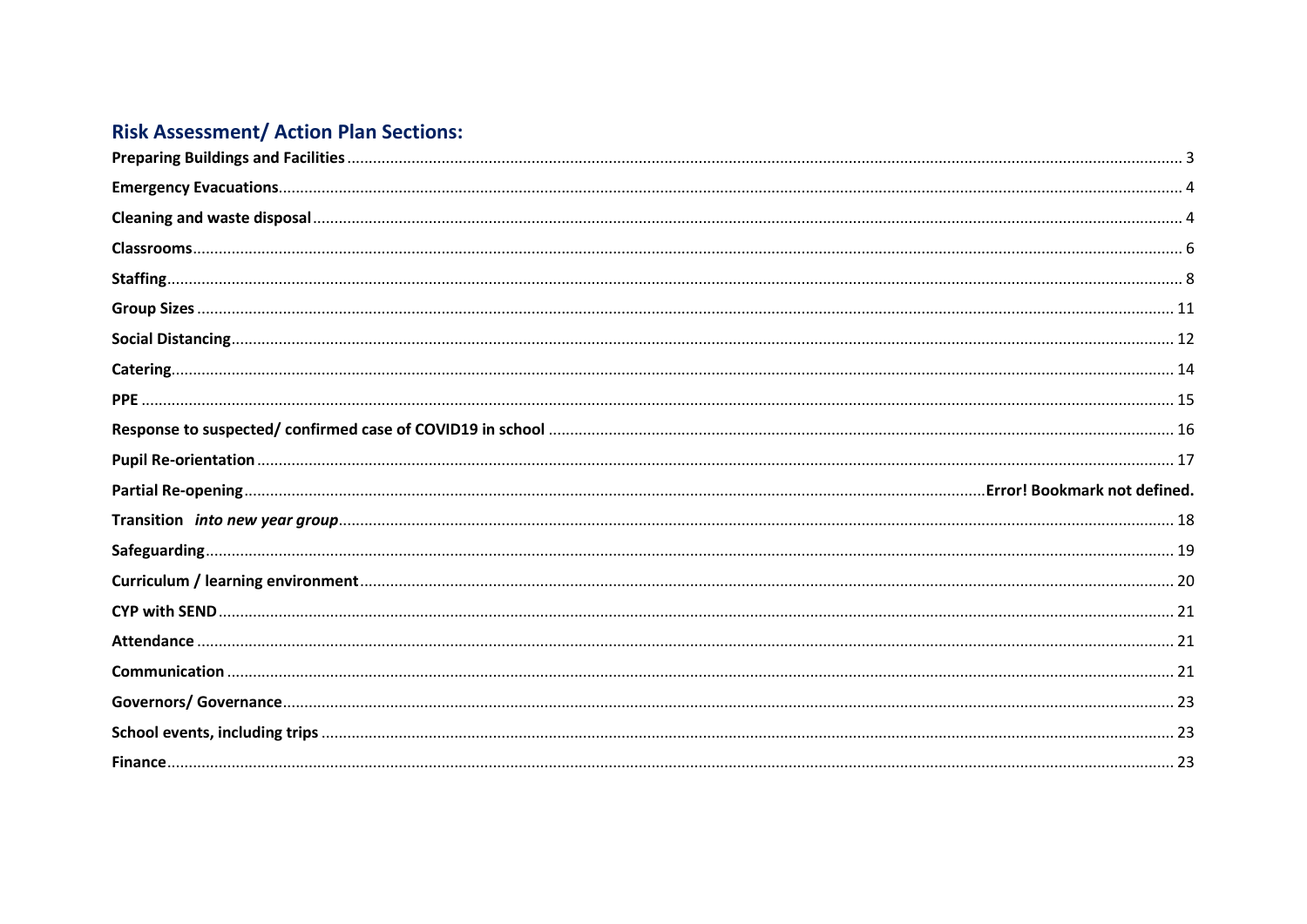<span id="page-2-0"></span>

| <b>Theme</b>                                           | <b>Control Measures</b>                                                                                                                                                                                                                                                                                                                                                                                                                                                                                                                             | <b>Risk to Implementation</b>                                                                | <b>Risk Level</b><br><b>Pre-Action</b> | <b>Action Required /</b><br><b>Decision Made</b>                                                                                                  | <b>Action Completed</b><br>Date | <b>Risk Level</b><br><b>Post-Action</b> |
|--------------------------------------------------------|-----------------------------------------------------------------------------------------------------------------------------------------------------------------------------------------------------------------------------------------------------------------------------------------------------------------------------------------------------------------------------------------------------------------------------------------------------------------------------------------------------------------------------------------------------|----------------------------------------------------------------------------------------------|----------------------------------------|---------------------------------------------------------------------------------------------------------------------------------------------------|---------------------------------|-----------------------------------------|
| Preparing<br><b>Buildings and</b><br><b>Facilities</b> | Premises and utilities have been<br>health and safety checked and<br>building is compliant.<br>Water treatments<br>$\bullet$<br>Fire alarm testing<br>$\bullet$<br>Repairs<br>$\bullet$<br><b>Grass cutting</b><br>PAT testing<br>Fridges and freezers<br>$\bullet$<br>Boiler/ heating servicing<br>$\bullet$<br>Internet services<br>Any other statutory<br>inspections<br>Insurance covers reopening<br>$\bullet$<br>arrangements<br>Food order to be completed<br>$\bullet$<br>Inform school milk and fruit<br>$\bullet$<br>that we will be open |                                                                                              |                                        | Determine with the<br>catering staff / school<br>meals service how left<br>over frozen food should<br>be dealt with and action<br>as appropriate. |                                 |                                         |
|                                                        | Office spaces re-designed to allow<br>office-based staff to work safely.                                                                                                                                                                                                                                                                                                                                                                                                                                                                            |                                                                                              |                                        | Office staff desks<br>repositioned. Staff<br>working from home until<br>necessary. Only essential<br>cover on site.                               | 20/05/20                        |                                         |
|                                                        | Entry and exit routes to the school<br>are in place, any physical changes<br>and/or signage required to allow<br>social distancing are in place.                                                                                                                                                                                                                                                                                                                                                                                                    | Bottlenecks likely at entrance<br>to school. Social distancing<br>unlikely to be maintained. |                                        | 2-meter markers are<br>present on floors.<br>One way system in place<br>to enter and exit the<br>school. Signage in place.                        |                                 |                                         |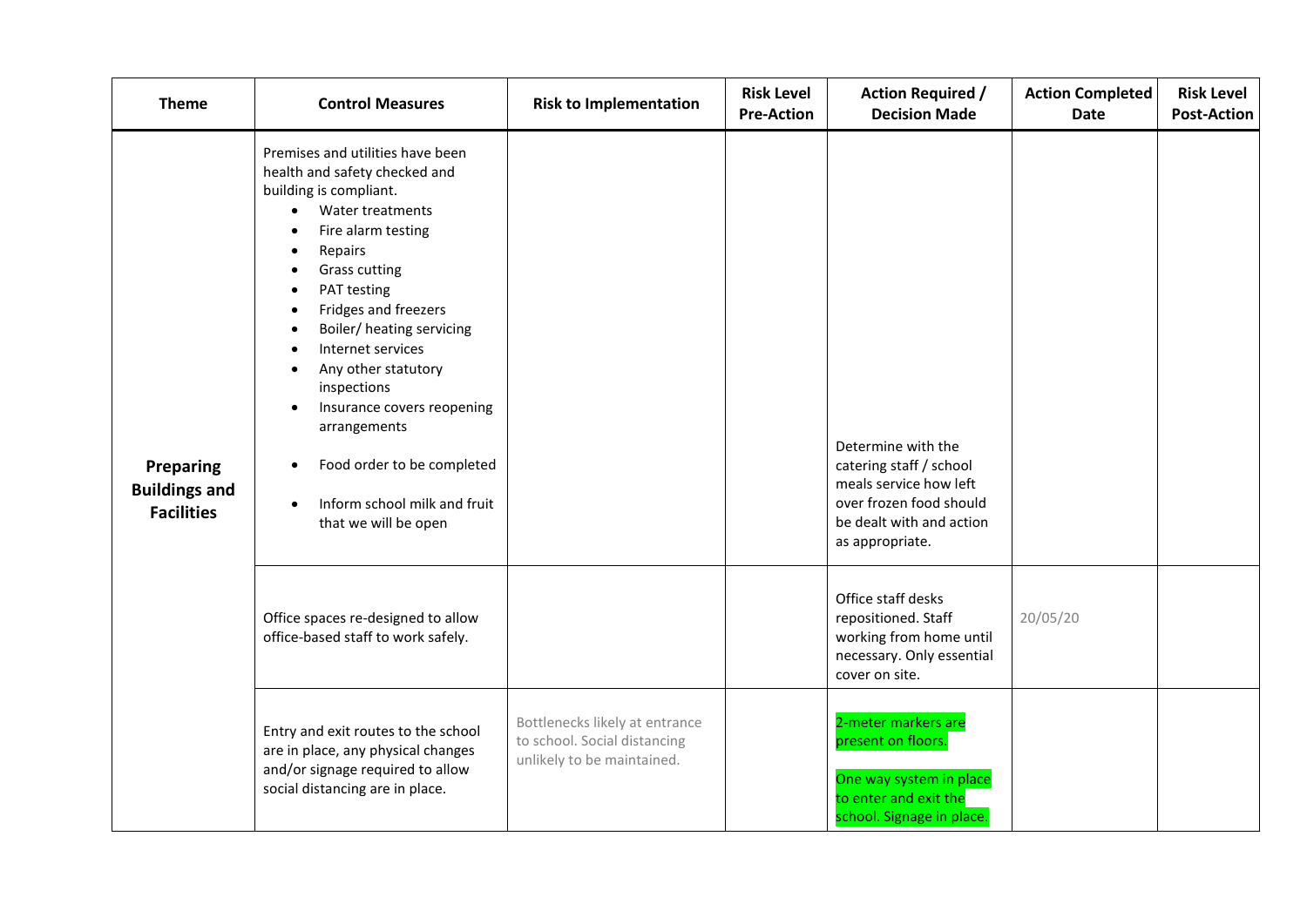<span id="page-3-1"></span><span id="page-3-0"></span>

|                                        |                                                                                                                                                                                                                                                                                                                                                              |                                                           | Drop off and pick up times<br>staggered to reduce<br>bottlenecks.<br>Parents to be notified not<br>to come into the school<br>office-online payments<br>encouraged.                                                                                        |  |
|----------------------------------------|--------------------------------------------------------------------------------------------------------------------------------------------------------------------------------------------------------------------------------------------------------------------------------------------------------------------------------------------------------------|-----------------------------------------------------------|------------------------------------------------------------------------------------------------------------------------------------------------------------------------------------------------------------------------------------------------------------|--|
|                                        | Consideration given to the<br>arrangements for any deliveries.                                                                                                                                                                                                                                                                                               | Children using the hall when<br>food deliveries are made. | Food deliveries to be<br>brought through the hall if<br>clear. Children to be<br>moved until delivery<br>made.                                                                                                                                             |  |
| <b>Emergency</b><br><b>Evacuations</b> | Evacuation routes are confirmed,<br>and signage accurately reflects these.<br>NB In the event of emergency the<br>priority is getting out of the<br>building calmly regardless of social<br>distancing.<br>Arrangements in place to support<br>individuals with reduced mobility<br>including cover arrangements in the<br>case of reduced numbers of staff. |                                                           | <b>Revisit evacuation</b><br>procedure and share with<br>all staff and children (AC)<br>Fire drill.                                                                                                                                                        |  |
| <b>Cleaning and</b><br>waste disposal  | Enhanced cleaning regime is in place<br>in line with COVID19: Cleaning in non<br>healthcare settings guidance.                                                                                                                                                                                                                                               |                                                           | <b>Enhanced cleaning</b><br>schedule implemented<br>throughout the site,<br>ensuring that contact<br>points, worksurfaces,<br>door handles, taps etc.<br>are all thoroughly cleaned<br>and disinfected regularly.<br>Hand towels and<br>handwash are to be |  |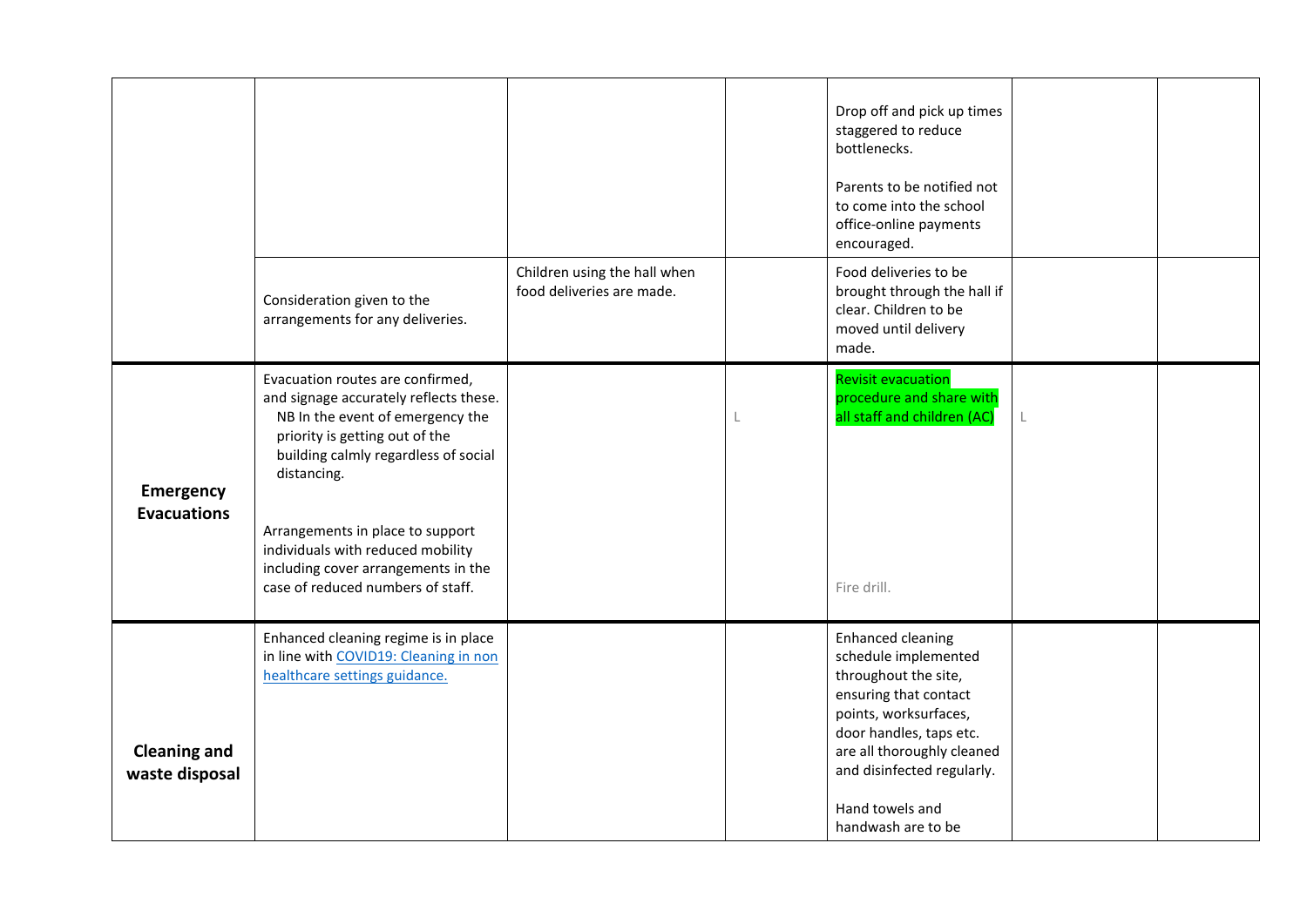|                                                                                                                                                          | Children not knowing how to<br>dispose of tissues or risk of<br>touching bins and walking to<br>the bins. |   | checked and replaced as<br>needed by AC and<br>cleaning staff daily<br>Enhanced cleaning regime<br>for toilet facilities<br>particularly door handles,<br>locks and toilet flush.<br>Lunch staff to clean work-<br>stations after lunch and<br>communal areas such as<br>door handles, locks, taps,<br>light switches etc<br>Individual 'bins' placed on<br>children's work-stations<br>and cleaned each<br>afternoon by teaching<br>staff. |  |
|----------------------------------------------------------------------------------------------------------------------------------------------------------|-----------------------------------------------------------------------------------------------------------|---|---------------------------------------------------------------------------------------------------------------------------------------------------------------------------------------------------------------------------------------------------------------------------------------------------------------------------------------------------------------------------------------------------------------------------------------------|--|
| Capacity of cleaning staff is adequate<br>to enable enhanced cleaning regime.                                                                            |                                                                                                           |   |                                                                                                                                                                                                                                                                                                                                                                                                                                             |  |
| Adequate cleaning supplies and<br>facilities around the school are in<br>place.<br>Arrangements for longer-term<br>continual supplies are also in place. | No hand sanitiser for visitors to<br>reception.<br>Classrooms do not have<br>tissues.                     | M | Hand sanitiser available at<br>the both school entrances<br>Adequate bins in<br>classrooms.<br>Disposable tissues on                                                                                                                                                                                                                                                                                                                        |  |
|                                                                                                                                                          | Low supply of soap.                                                                                       |   | each desk and in<br>classrooms to implement                                                                                                                                                                                                                                                                                                                                                                                                 |  |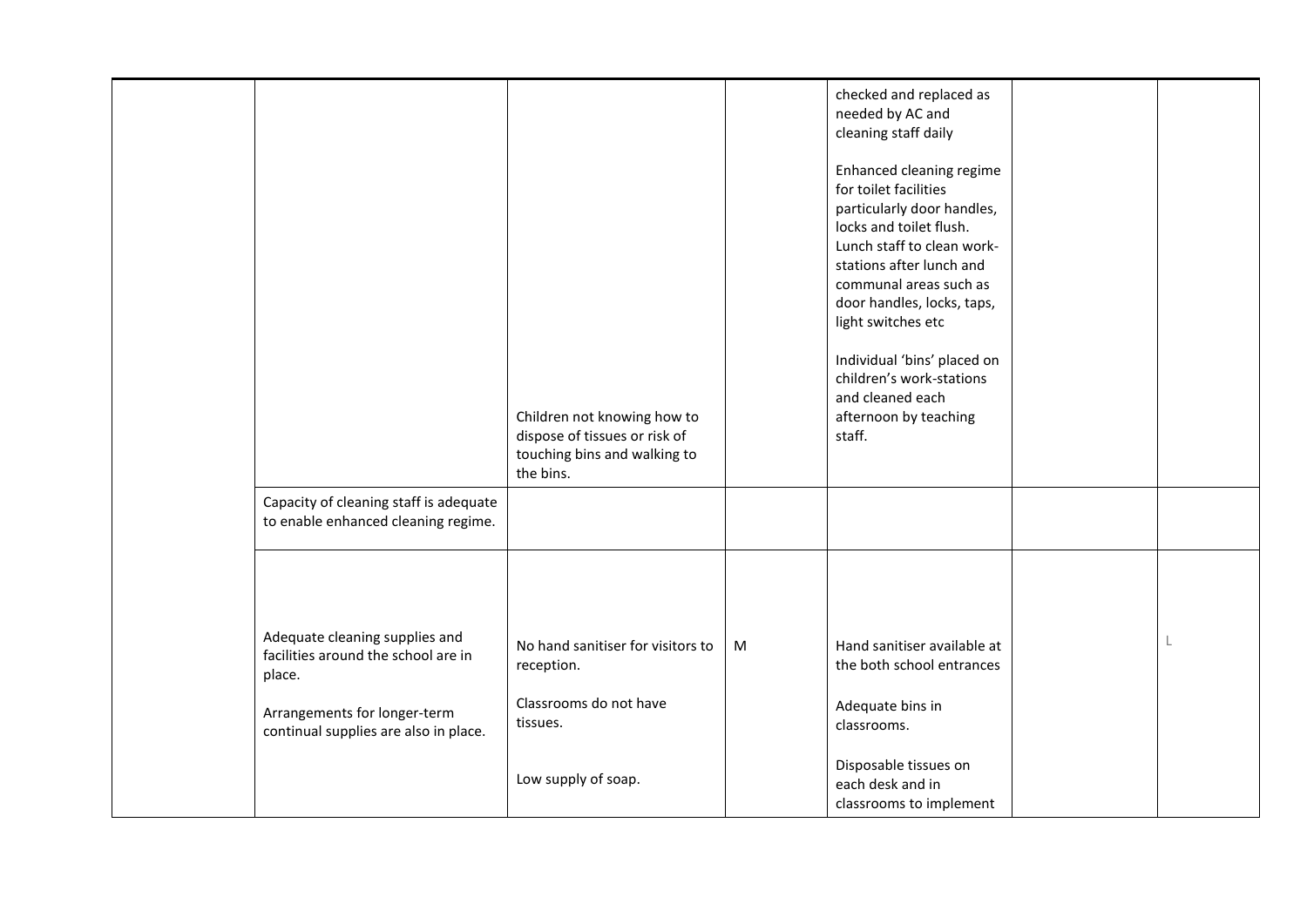<span id="page-5-0"></span>

|                   |                                                                                                                                                                                   |                                                          |   | the 'catch it, bin it, kill it'<br>approach<br>Stock check carried out<br>daily by office staff,<br>ordering schedule<br>reviewed and order made<br>$(ZS)$ .                                                                       |                                                                                                                                                                                                                                                     |  |
|-------------------|-----------------------------------------------------------------------------------------------------------------------------------------------------------------------------------|----------------------------------------------------------|---|------------------------------------------------------------------------------------------------------------------------------------------------------------------------------------------------------------------------------------|-----------------------------------------------------------------------------------------------------------------------------------------------------------------------------------------------------------------------------------------------------|--|
|                   | Sufficient time is available for the<br>enhanced cleaning regime to take<br>place.                                                                                                |                                                          | M | After assigned cleaning<br>completed, all staff<br>advised to leave the site<br>by 3pm in order for deep<br>cleaning to be<br>undertaken.                                                                                          |                                                                                                                                                                                                                                                     |  |
|                   | Waste disposal process in place for<br>potentially contaminated waste.                                                                                                            |                                                          |   | Waste bags and<br>containers - kept closed<br>and stored separately<br>from communal waste for<br>72 hours<br>Waste collections made<br>when the minimum<br>number of persons are on<br>site (i.e. after normal<br>opening hours). |                                                                                                                                                                                                                                                     |  |
| <b>Classrooms</b> | The number of staff and CYP that can<br>use each room at any one time has<br>been determined according to the<br>physical capacity of the school site.<br>NB: up to 15 per group. | Do the KW children have to be<br>kept in a separate hub? |   | <b>Measure classrooms and</b><br>other available rooms to<br>assess capacity for staff<br>and pupils:<br>Copeland class: 11<br>Durrington class: 11<br>Fitzwalter class: 11                                                        | June 29 <sup>th</sup> as<br>distancing measures<br>are being relaxed,<br>and extra measures<br>in class being<br>maintained (visors,<br>handwashing and<br>temperature taken<br>every day) risk<br>assessment<br>increased to 10 or<br>11 children. |  |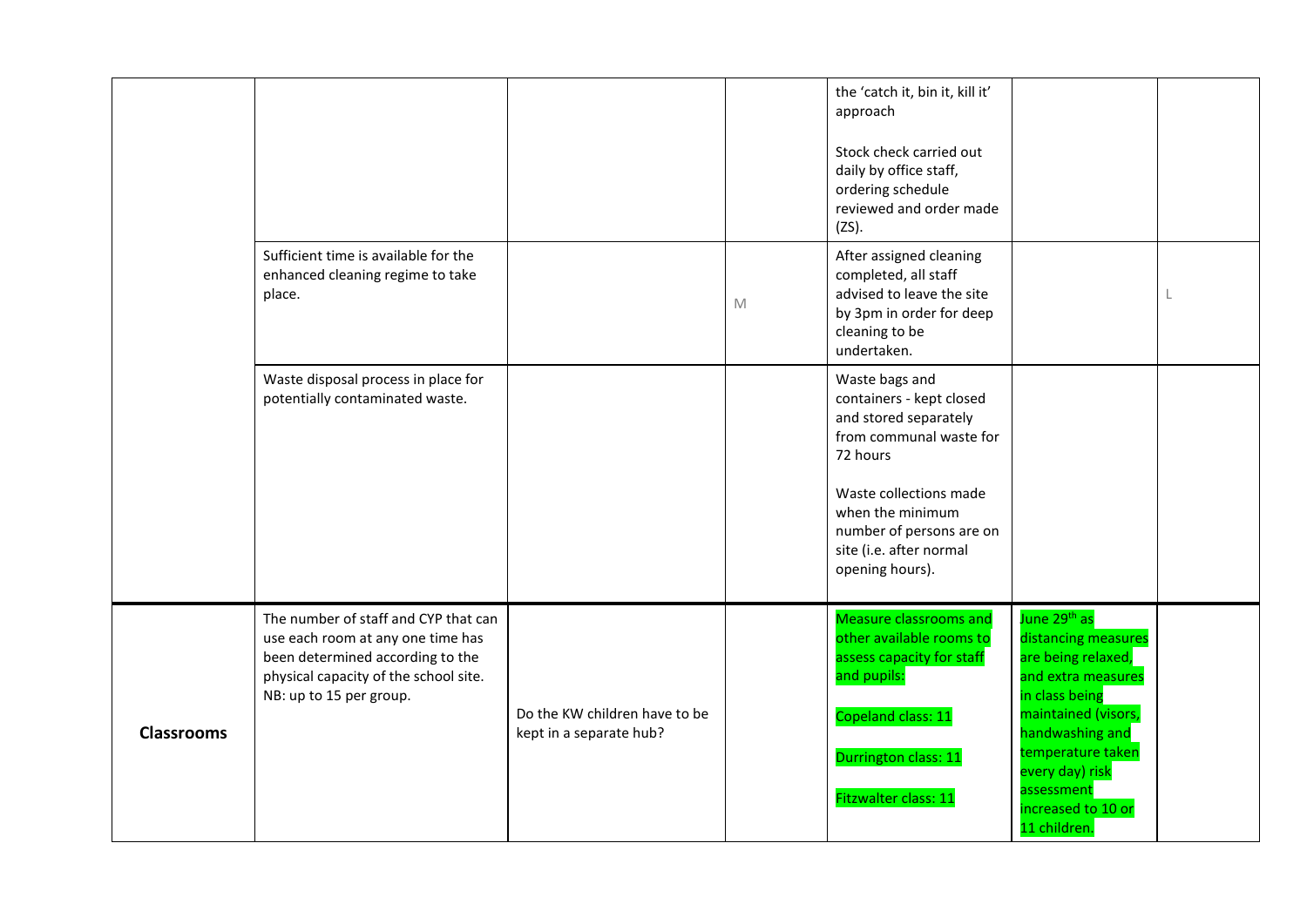|                                                                                                                                                                                                                                                                                                                       |                                                                                                                     |                   | Quickbury class: 10                                                                                                                                                                                                                                            |  |
|-----------------------------------------------------------------------------------------------------------------------------------------------------------------------------------------------------------------------------------------------------------------------------------------------------------------------|---------------------------------------------------------------------------------------------------------------------|-------------------|----------------------------------------------------------------------------------------------------------------------------------------------------------------------------------------------------------------------------------------------------------------|--|
| Classrooms have been re/arranged<br>to allow as much space between<br>individuals as practical.                                                                                                                                                                                                                       |                                                                                                                     |                   | Desks arranged into work-<br>stations with all<br>immediate resources on<br>the table.                                                                                                                                                                         |  |
| Classroom entry and exit routes have<br>been determined and appropriate<br>signage in place.                                                                                                                                                                                                                          |                                                                                                                     |                   | Staggered drop off and<br>pick up times to reduce<br>amount of people in one<br>place. Children remain in<br>seats until called for when<br>leaving.                                                                                                           |  |
| Appropriate resources are available<br>within all classrooms e.g. IT, age<br>specific resources.<br>NB: sharing of equipment or<br>stationery should be prevented<br>where possible. Shared materials and<br>surfaces should be cleaned and<br>disinfected more frequently [source:<br>protective measures guidance]. | Pencil cases brought in from<br>home?<br>Soft toys, cushions and<br>beanbags in classroom B not<br>easily washable. |                   | Copeland class resources<br>(small world, Lego,<br>dinosaurs etc) to be used<br>on a rota basis of no less<br>than 8 days.<br>Remove soft furnishings<br>from all classrooms.<br>Parents asked to provide<br>a small blanket or pillow<br>for time to connect. |  |
| Resources which are not easily<br>washable or wipeable have been be<br>removed.<br>Information posters are displayed in<br>every classroom, at the main<br>entrance, places visible to those at<br>the school gate, in the staffroom and<br>in all toilets.                                                           | No COVID19 information<br>posters currently in place.<br>Limited reminders/ awareness<br>for children.              | M<br>$\mathbf{I}$ | e-Bug posters to be<br>displayed:<br>Horrid hands<br>$\bullet$<br>Super sneezes<br>$\bullet$<br><b>Hand hygiene</b><br>$\bullet$<br>Respiratory hygiene<br>$\bullet$<br>Microbe mania<br>$\bullet$                                                             |  |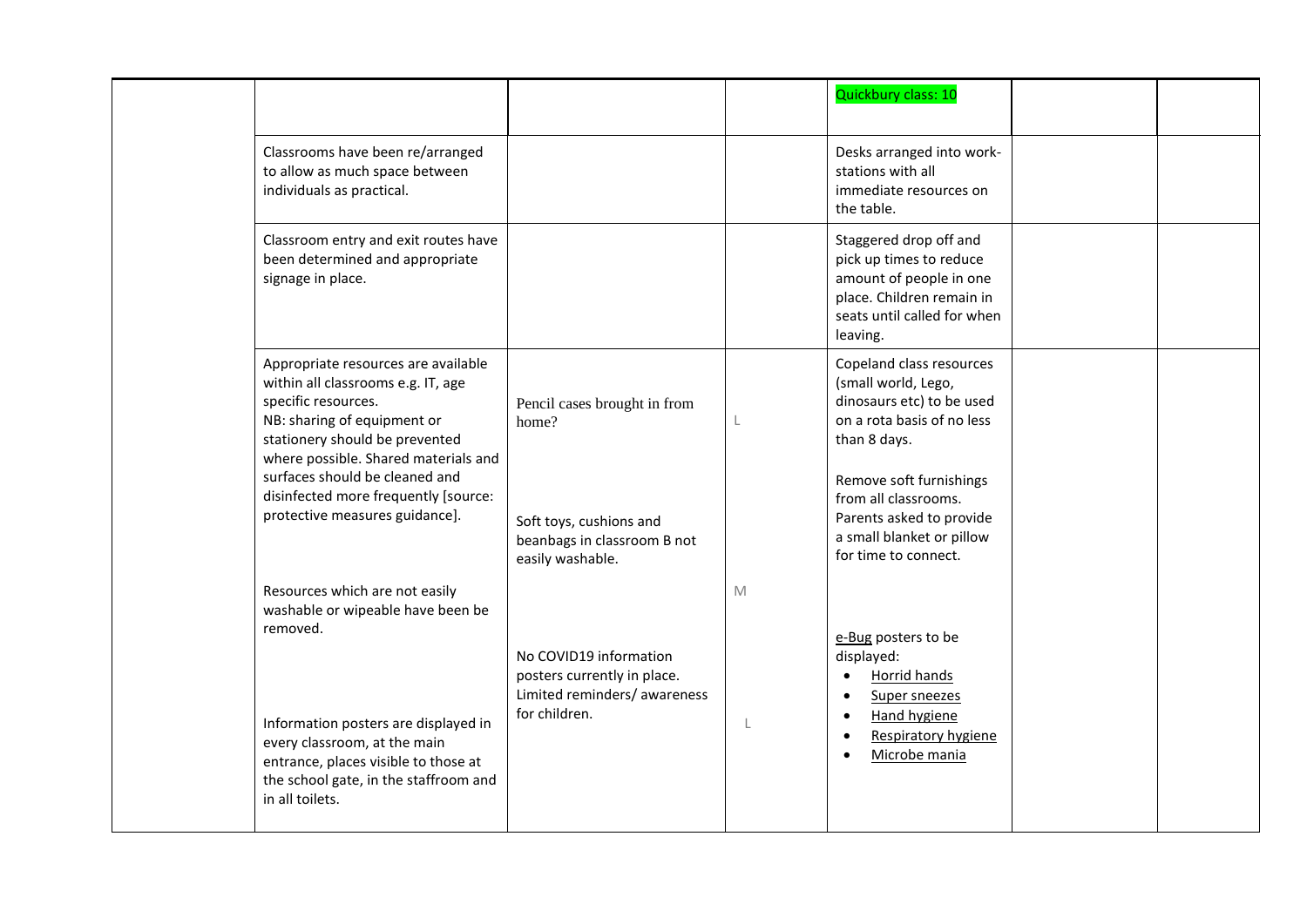<span id="page-7-0"></span>

|                 | Staff mental-wellbeing<br>The teachers have continued to work<br>from March 20 <sup>th</sup> when school was<br>partially closed without any break.                                                                                                                                                                                                                                                   | Staff are physically and<br>mentally tired and do not<br>return after half term.<br>Staff resign during half term.                                                                                       |        | Reduction of workload<br>one day a week.<br>Half term holiday secured.<br>Rota gives PPA and shared<br>responsibility for safety of<br>the children and delivery<br>of the curriculum at home<br>and at school (LB).                                                                                                                                             |  |
|-----------------|-------------------------------------------------------------------------------------------------------------------------------------------------------------------------------------------------------------------------------------------------------------------------------------------------------------------------------------------------------------------------------------------------------|----------------------------------------------------------------------------------------------------------------------------------------------------------------------------------------------------------|--------|------------------------------------------------------------------------------------------------------------------------------------------------------------------------------------------------------------------------------------------------------------------------------------------------------------------------------------------------------------------|--|
| <b>Staffing</b> | Staffing numbers required for<br>entire eligible cohort have been<br>determined including support staff<br>such as facilities, IT, midday and<br>office/admin staff.<br>Including at least one of the<br>following:<br>Paediatric First aider<br>$\bullet$<br>(where children under<br>3yrs)<br><b>Designated Safeguarding</b><br>Lead (DSL)<br>SENCO<br>Caretaker/site member<br>Office staff member | The staff who have been in<br>school supporting the KW<br>children since lockdown<br>become ill, go off with stress or<br>develop symptoms of CV<br>Senior management all become<br>ill at the same time | H<br>H | Staff audit completed re<br>available to work on-site<br>from 1st June<br>Staff rota to be completed<br>before June 1 <sup>st</sup> to ensure<br>the workload is<br>distributed evenly and<br>staff kept in their working<br>pods.<br>Rota ensures that SLT are<br>not in at the same time and<br>the same for office staff or<br>staff who can prepare<br>food. |  |
|                 | Approach to staff absence reporting<br>and recording in place. All staff<br>aware.                                                                                                                                                                                                                                                                                                                    |                                                                                                                                                                                                          |        |                                                                                                                                                                                                                                                                                                                                                                  |  |
|                 | Arrangements for staff who are<br>working from home are in place<br>(including those shielded, clinically<br>vulnerable and/or living with<br>someone in these groups).                                                                                                                                                                                                                               |                                                                                                                                                                                                          |        | <b>Expectations of staff</b><br>working at home re-<br>established (LB).                                                                                                                                                                                                                                                                                         |  |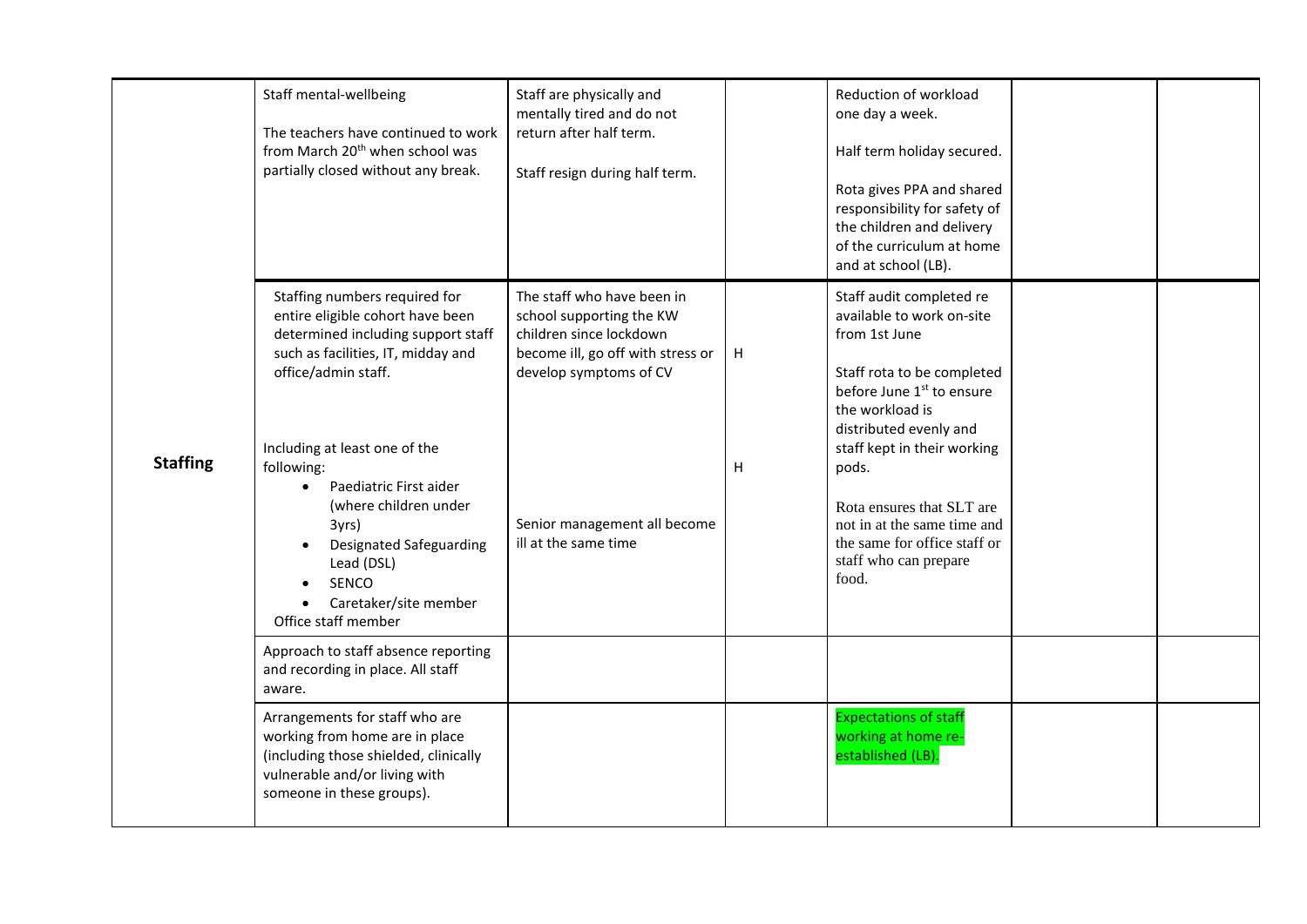| Communication arrangements are in<br>place with those staff and their role<br>in continuing to support the working<br>of the school is clear.                                                                                                          |                                                                                                                      |                                                                                                                                                                                                                                |  |
|--------------------------------------------------------------------------------------------------------------------------------------------------------------------------------------------------------------------------------------------------------|----------------------------------------------------------------------------------------------------------------------|--------------------------------------------------------------------------------------------------------------------------------------------------------------------------------------------------------------------------------|--|
| Plans to respond to increased<br>sickness levels are in place.<br>Cover arrangements determined<br>(including leaders and safeguarding<br>designated leads) - on a weekly<br>rather than daily basis to minimise<br>contacts.                          | There is a breakout of CV<br>amongst the staff and children<br>or both.                                              | Government guidelines to<br>be followed if staff have<br>symptoms of CV. Rotas to<br>be updated on a weekly<br>basis. If not enough staff<br>to safely cover pods (i.e.<br>no SLT, no DSL etc), then<br>the school will close. |  |
| Consideration given to staff clothing<br>expectations and information shared<br>with staff to ensure clothes worn are<br>easily washable (e.g. no ties).                                                                                               | Staff wearing full PPE get too<br>hot.                                                                               | Clothing consideration<br>given to staff who need to<br>wear full PPE but<br>expectations of dress<br>remain for all staff i.e. no<br>jeans etc                                                                                |  |
| Approaches for meetings and staff<br>training in place.                                                                                                                                                                                                |                                                                                                                      | Short Zoom meeting<br>every week for all staff<br>after school has closed at<br>2pm.                                                                                                                                           |  |
| Consideration given to staffing roles<br>and responsibilities with regards to<br>the continued remote provision<br>alongside in-school provision.                                                                                                      | Workload worries and stress<br>related illnesses for teachers<br>who have a dual age group to<br>plan and teach for. | LSAs to take over distance<br>learning for Year R, Year 2<br>and Year 5.                                                                                                                                                       |  |
| Consideration given to the options<br>for redeployment of staff to support<br>the effective working of the school.<br>If redeployment is taking place staff<br>are aware of controls and processes<br>in respect of tasks they are<br>unfamiliar with. | TA s are required to lead some<br>groups as not enough teachers<br>on site to cover numbers.                         |                                                                                                                                                                                                                                |  |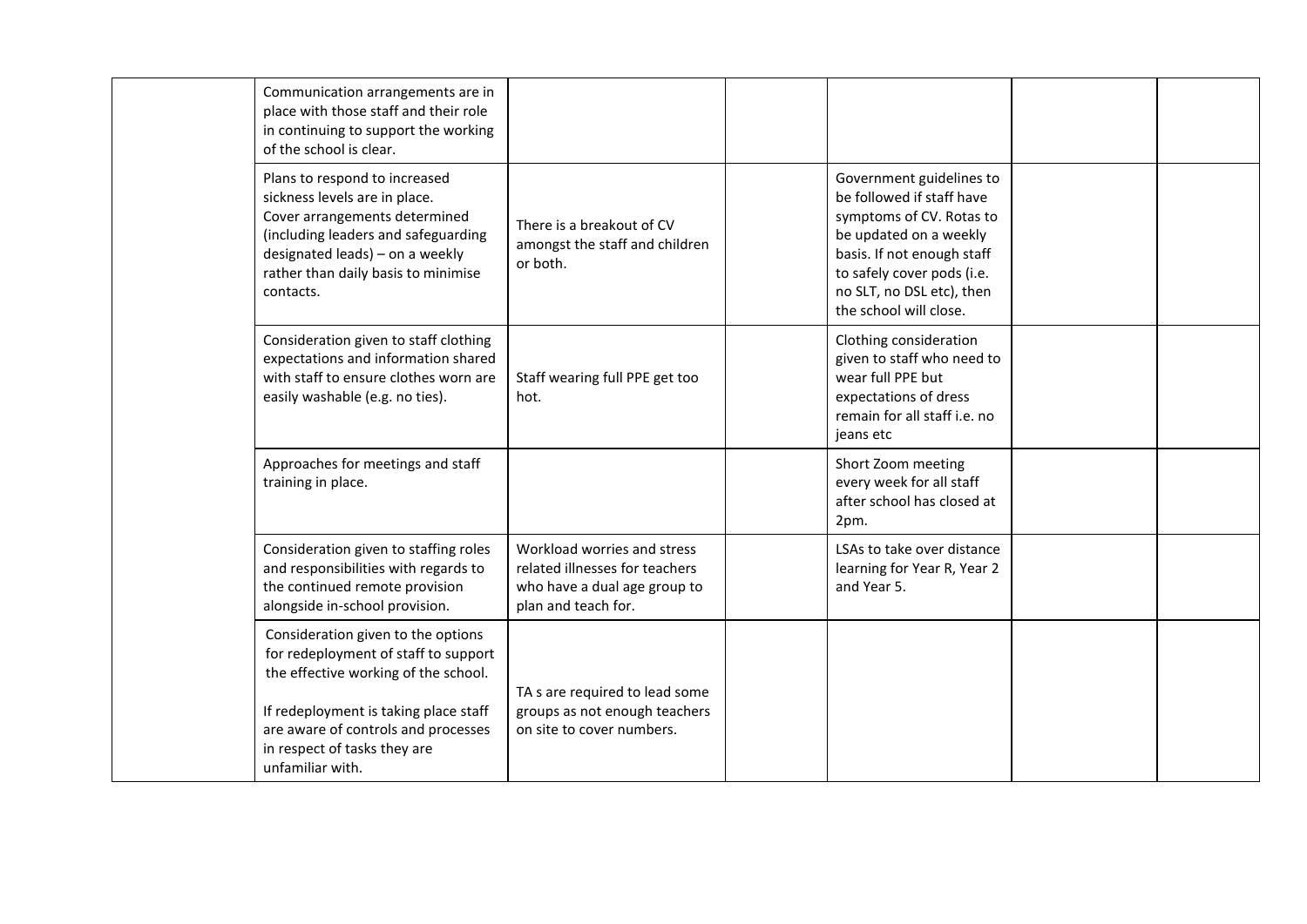| Approach to support wellbeing,<br>mental health and resilience in place,<br>including bereavement support<br>How staff are supported to follow<br>this within their own situations and<br>that of pupils and colleagues is clear. |                                                                                          | Staff are aware of<br>available support and<br>advice for schools and<br>pupils available from ECC,<br>including the Educational<br>Psychology service<br>https://schools.essex.gov.<br>uk/admin/COVID-<br>19/Pages/default.aspx<br>The Bereavement Policy<br>has been reviewed to<br>ensure it reflects current<br>circumstances and<br>arrangements (LB) |                                                         |  |
|-----------------------------------------------------------------------------------------------------------------------------------------------------------------------------------------------------------------------------------|------------------------------------------------------------------------------------------|------------------------------------------------------------------------------------------------------------------------------------------------------------------------------------------------------------------------------------------------------------------------------------------------------------------------------------------------------------|---------------------------------------------------------|--|
| Arrangements for accessing testing,<br>if and when necessary, are in place.<br>Staff are clear on returning to work<br>guidance.                                                                                                  | Staff are not able to access<br>testing.                                                 | Staff already aware of<br>procedure they have to<br>follow if they have<br>symptoms of CV and the<br>guidance to follow on<br>returning to work.                                                                                                                                                                                                           | <b>Guidance emailed</b><br>to staff on June 1st<br>2020 |  |
| The approach for inducting new<br>starters has been reviewed and<br>updated in line with current<br>situation.                                                                                                                    | Children and families unable to<br>visit due to distancing and<br>cleaning requirements. | LB contacted the LA for<br>advice in delaying the<br>start until later in<br>September. No answer as<br>yet (01.07.20)                                                                                                                                                                                                                                     |                                                         |  |
| Return to school procedures are<br>clear for all staff.                                                                                                                                                                           | Staff are not reading emails or<br>following procedures that have<br>been set.           | Staff to be updated<br>regularly with emails and<br>phone calls if no<br>response to emails.                                                                                                                                                                                                                                                               |                                                         |  |
| Any staff contracts that need to be<br>issued, extended or amended<br>considering the current situation<br>have been.                                                                                                             |                                                                                          |                                                                                                                                                                                                                                                                                                                                                            |                                                         |  |
| Any HR processes that were in-train<br>prior to or put on hold due to the                                                                                                                                                         |                                                                                          |                                                                                                                                                                                                                                                                                                                                                            |                                                         |  |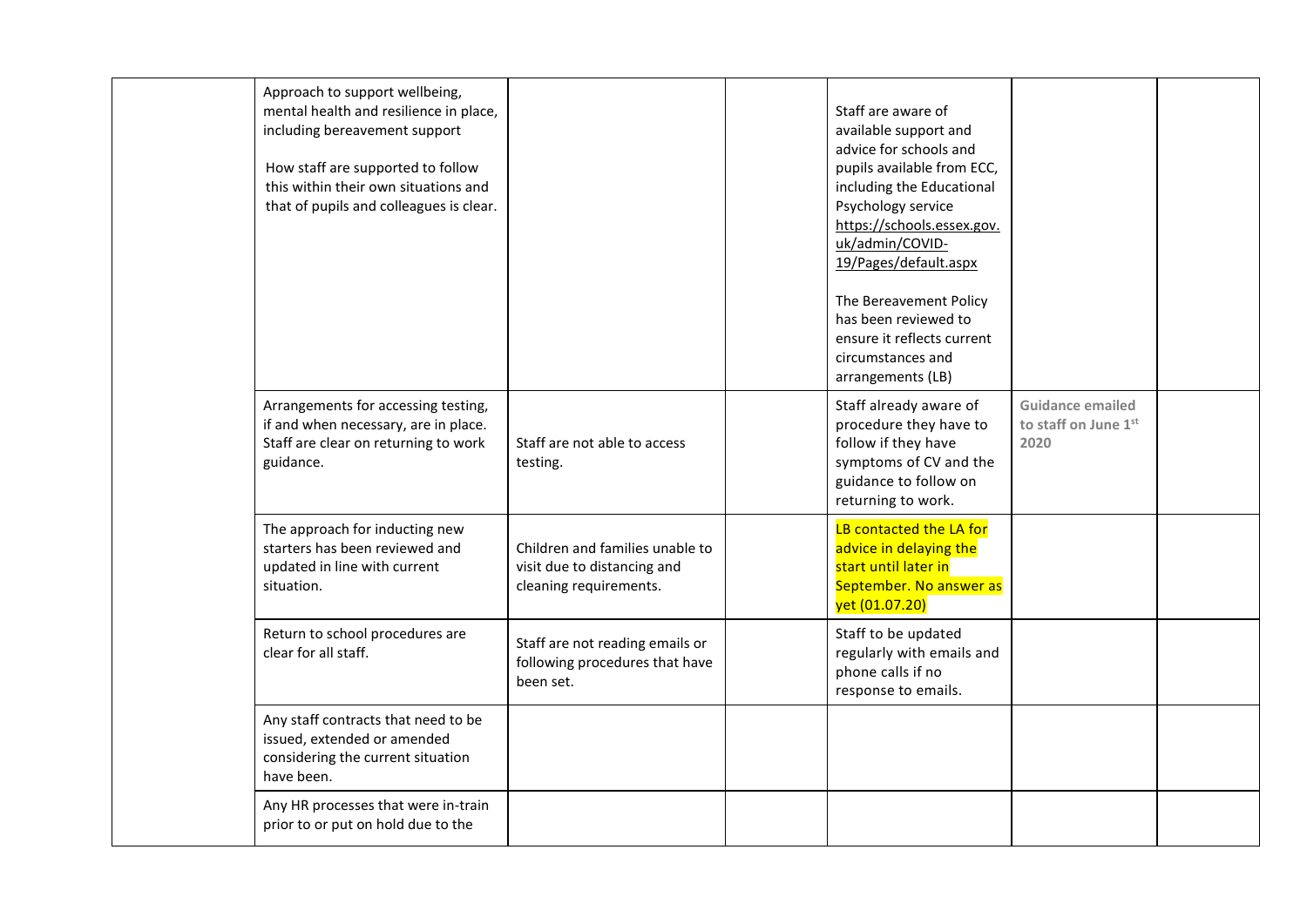<span id="page-10-0"></span>

|                    | COVID19 emergency, have been<br>appropriately resolved.                                                                                                                                                                                                       |                                  |                                                                                                                                                                                                                                                                                                                                                                                          |                                                                                                                |  |
|--------------------|---------------------------------------------------------------------------------------------------------------------------------------------------------------------------------------------------------------------------------------------------------------|----------------------------------|------------------------------------------------------------------------------------------------------------------------------------------------------------------------------------------------------------------------------------------------------------------------------------------------------------------------------------------------------------------------------------------|----------------------------------------------------------------------------------------------------------------|--|
|                    | Arrangements in place for any<br>visitors/ contractors on site,<br>protocols and expectations shared.<br>NB: Their employer may require<br>them to wear PPE. This should be<br>documented as part of the risk<br>assessment carried out by the<br>Contractor. |                                  | Check with the contractor<br>any requirements their<br>employer has specified<br>before visit. Share school<br>protocols.<br>Contract work to be<br>carried out when the<br>children and staff are not<br>in the building unless<br>absolutely urgent.<br>Parents will not be<br>allowed on site at all. All<br>correspondence must be<br>by email, phone or<br>through online payments. |                                                                                                                |  |
|                    | Arrangements in place for any<br>externally employed adults<br>delivering learning in school e.g.<br>sports coaches, music tutors, forest<br>school leaders. Protocols and<br>expectations shared.                                                            |                                  | Music lessons via Zoom or<br>Teams.<br>Share amended<br>procedures, obtain their<br>assessments outlining<br>controls, e.g. only offering<br>limited activities which<br>maintain distancing, all<br>equipment stringently<br>cleaned.                                                                                                                                                   |                                                                                                                |  |
| <b>Group Sizes</b> | All children are included in distinct<br>groups/ 'bubbles' that do not mix<br>and the number of children in each<br>bubble is as small as possible.                                                                                                           | Shared toilets for KS2 children. | Try to limit toilet use to<br>certain times of the day.<br>Break and lunch times are<br>different for the two<br>classes.                                                                                                                                                                                                                                                                | 07.09.20 Toilets<br>changed to<br>Fitwalter and<br>Quickbury (rather<br>than boys and girls)<br>to avoid cross |  |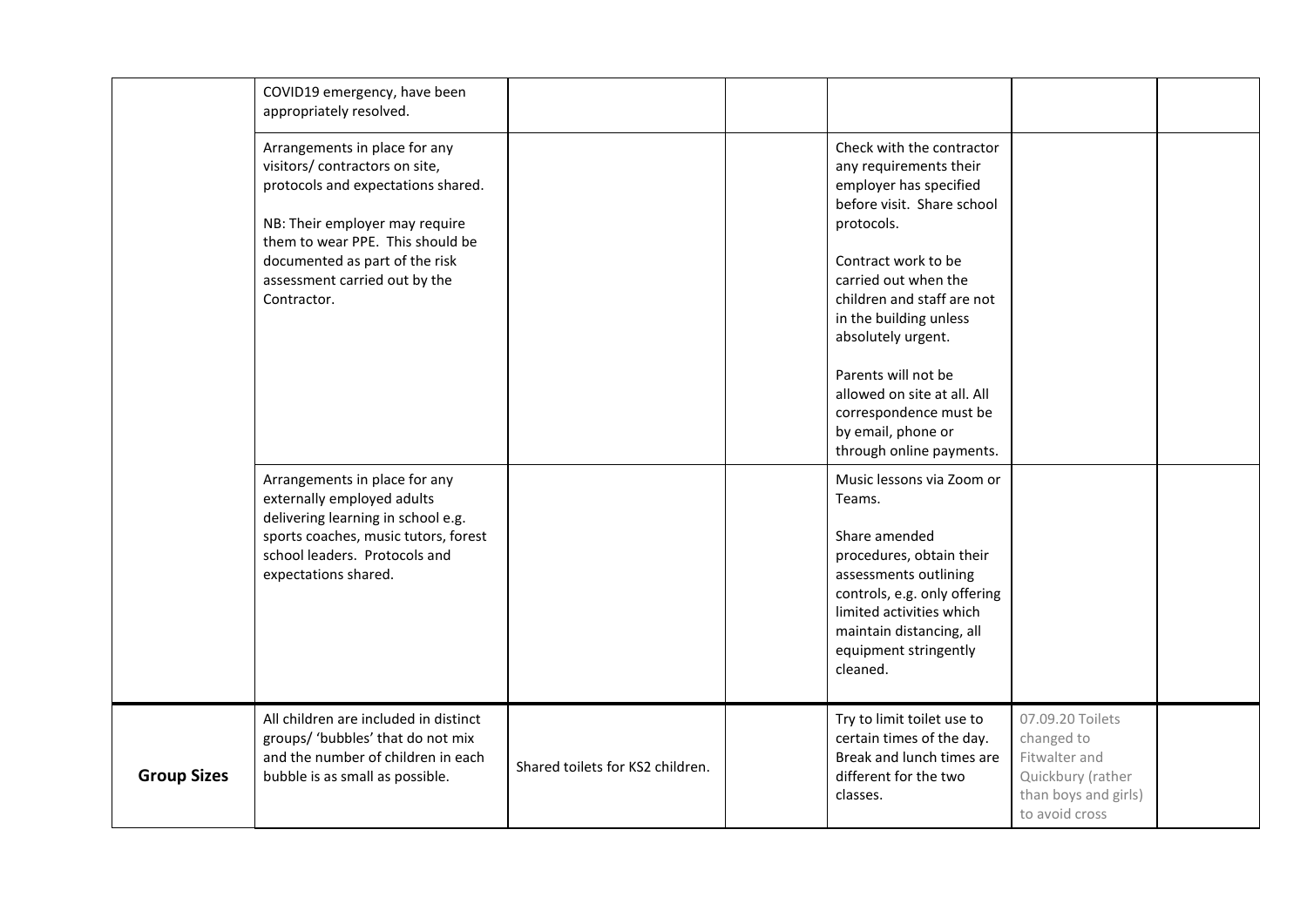<span id="page-11-0"></span>

|                                    | Staffing allocations to groups<br>determined, including consistency.                                                                                                                                                                                                                                                                                                                                                                                                                                                                       | Staff numbers decrease | LSAs to cover wherever<br>possible but teaching<br>agency can be contacted.                                                                                                                                                                                                                                                                                                  | contamination and<br>extra cleaning<br>throughout the day. |  |
|------------------------------------|--------------------------------------------------------------------------------------------------------------------------------------------------------------------------------------------------------------------------------------------------------------------------------------------------------------------------------------------------------------------------------------------------------------------------------------------------------------------------------------------------------------------------------------------|------------------------|------------------------------------------------------------------------------------------------------------------------------------------------------------------------------------------------------------------------------------------------------------------------------------------------------------------------------------------------------------------------------|------------------------------------------------------------|--|
| <b>Social</b><br><b>Distancing</b> | Arrangements for social distancing in<br>place to consider:<br>Staggered school drop<br>off/pick up times and<br>locations (if possible)<br>without reducing<br>teaching time<br><b>Staggered or limited</b><br>amounts of moving<br>around the school/<br>corridors<br>Staggered or limited<br>amounts of moving around<br>the school/ corridors<br>Classroom design<br>Break and lunch times are<br>staggered. Plans for social<br>distancing during these<br>times in place, such as when<br>queuing for lunches<br>Toilet arrangements |                        | *drop off and pick up at<br>staggered time for<br>classes.<br>*Rota needed for<br><b>Computer Suite (NB)</b><br>*Pods recommended to<br>stay in one place including<br>lunch.<br>*Break time and lunch to<br>be staggered and on the<br>school field to reduce<br>injuries at play.<br>*Toilet breaks allowed<br>throughout the day to<br>reduce queueing at break<br>times. |                                                            |  |
|                                    | Information shared with parents<br>regarding pupils travelling to school,<br>encouraging walking and avoiding<br>public transport as much as possible.                                                                                                                                                                                                                                                                                                                                                                                     |                        |                                                                                                                                                                                                                                                                                                                                                                              |                                                            |  |
|                                    | Approach to avoiding children and<br>young people entering school<br>congregating and breaching social<br>distancing is in place.                                                                                                                                                                                                                                                                                                                                                                                                          |                        | On arrival, students move<br>straight to "pod", wash<br>hands and sit at named                                                                                                                                                                                                                                                                                               |                                                            |  |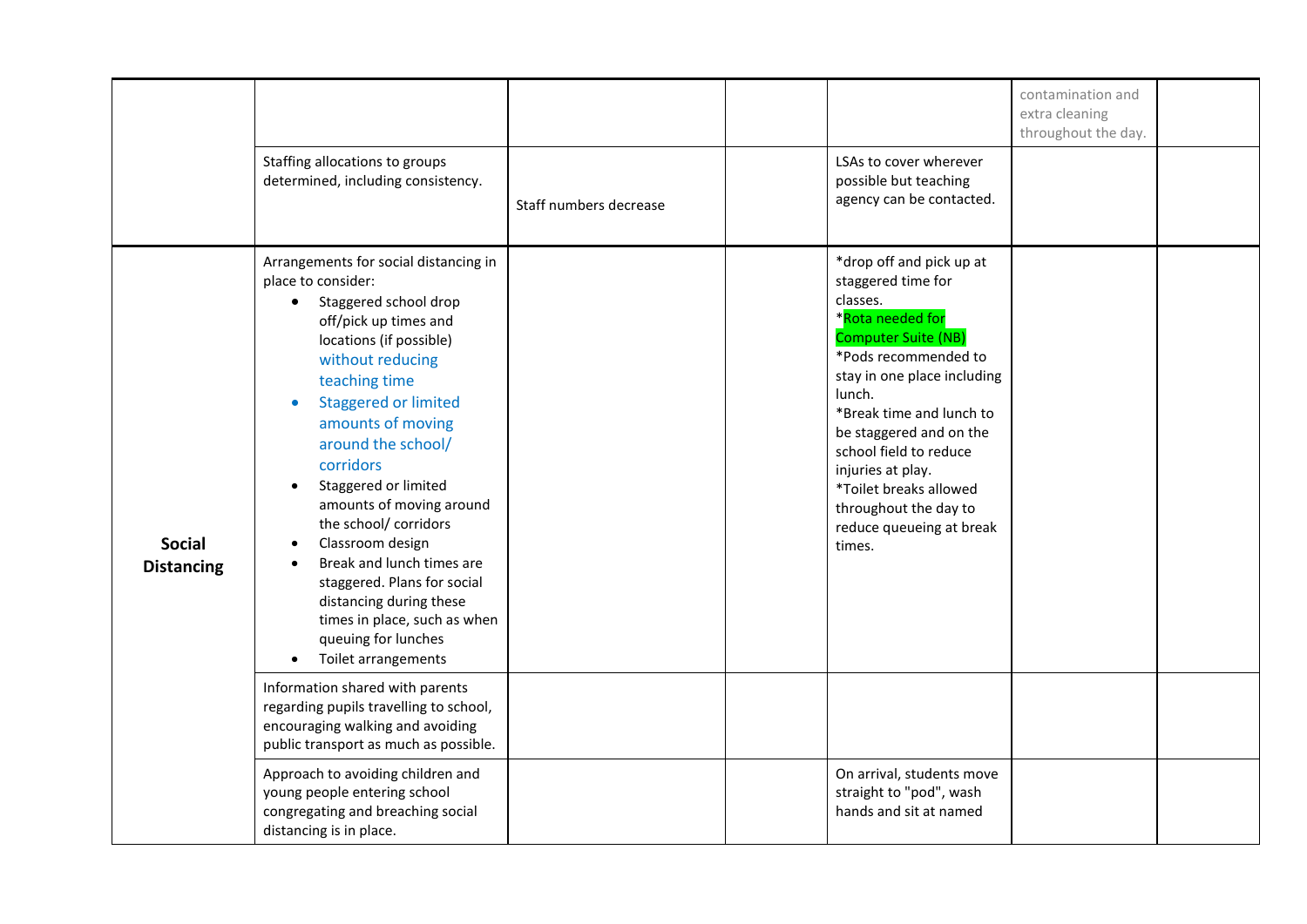|                                                                                                                                |                                                                                                                                          | table, wait for rest of class<br>to arrive/class to begin.                                                                                                                                                                                                                                                                                                                                                |                                                                                                             |  |
|--------------------------------------------------------------------------------------------------------------------------------|------------------------------------------------------------------------------------------------------------------------------------------|-----------------------------------------------------------------------------------------------------------------------------------------------------------------------------------------------------------------------------------------------------------------------------------------------------------------------------------------------------------------------------------------------------------|-------------------------------------------------------------------------------------------------------------|--|
| Approach to potential breaches of<br>social distancing in place, including in<br>the case of repeat or deliberate<br>breaches. | Children repeatedly leaving<br>their work station.                                                                                       | Children reminded of<br>social distancing and how<br>they are doing it to<br>prevent spreading CV to<br>their families or other<br>staff.<br>Handwashing and<br>cleaning (if needed)<br>Conversations with<br>parents and removed<br>from school for the day if<br>necessary<br>Risks assessments and<br>individualised approach in<br>place for students who<br>might struggle to follow<br>expectations |                                                                                                             |  |
| Approach to assemblies - if still<br>occurring, plan in place to manage<br>social distancing.                                  | <b>Currently assemblies are</b><br>cancelled. Bringing all<br>children together for<br>assembly would breach the<br>bubble arrangements. | Collective worship to<br>happen in their<br>classrooms every day                                                                                                                                                                                                                                                                                                                                          | 04.09.20 Collective<br>Worship is<br>delivered via Teams<br>every day. Children<br>remain in<br>classrooms. |  |
| Social distancing plans<br>communicated with parents,<br>including approach to breaches.                                       | Parents not following the one<br>way system.                                                                                             | Expectations laid out in<br>the letter to parents.<br>Home- school agreement?<br>LB and AC on playground<br>every morning.                                                                                                                                                                                                                                                                                |                                                                                                             |  |
| Arrangements in place for the use of<br>the playground, including<br>equipment.<br>NB: outdoor equipment should not            |                                                                                                                                          | Outdoor equipment not<br>to be used. Children<br>encouraged to bring their<br>bike or scooter to school                                                                                                                                                                                                                                                                                                   |                                                                                                             |  |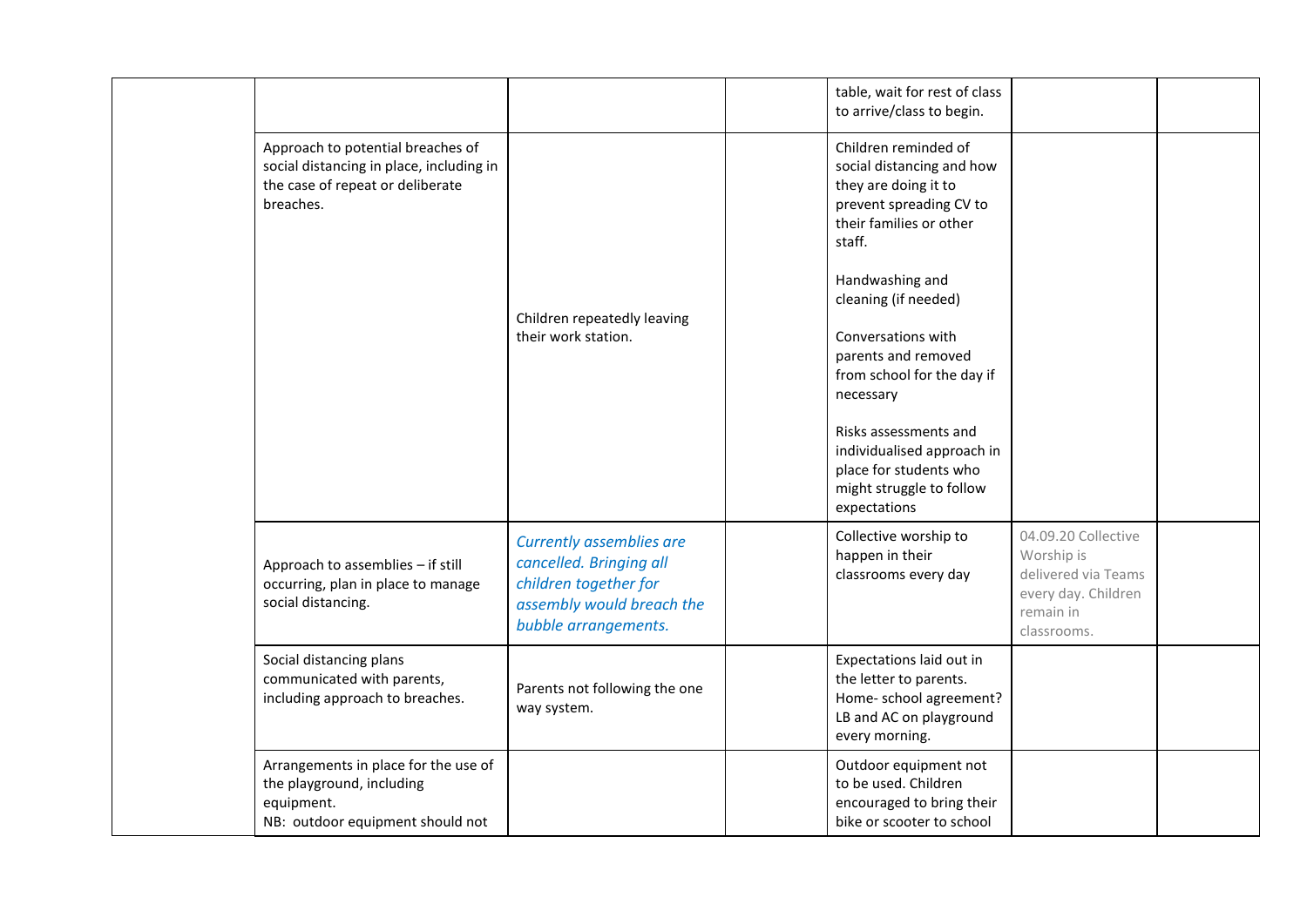<span id="page-13-0"></span>

|                  | be used unless it is appropriately<br>cleaned between groups of children<br>and young people using it, and that<br>multiple groups do not use it<br>simultaneously. |                                                                                                |   | for exercise and fun at<br>break times.                                                                                                                              |  |
|------------------|---------------------------------------------------------------------------------------------------------------------------------------------------------------------|------------------------------------------------------------------------------------------------|---|----------------------------------------------------------------------------------------------------------------------------------------------------------------------|--|
|                  | Social distancing amongst the<br>children.                                                                                                                          | Younger children unable to<br>keep their distance from others<br>or children needing some TLC. |   | Dedicated 'nurse' to<br>administer first aid and<br>TLC where needed.<br>Children provided with<br>visors and masks. Lessons<br>happen outside wherever<br>possible. |  |
| <b>Transport</b> | Information shared with parents<br>regarding pupils travelling to school,<br>encouraging walking and avoiding<br>public transport as much as possible.              |                                                                                                |   |                                                                                                                                                                      |  |
|                  | Dedicated school transport follows<br>the grouping/ bubble arrangement in<br>line with the protocols in school, as<br>much as possible.                             |                                                                                                |   |                                                                                                                                                                      |  |
|                  | Support in place for CYP who have<br>no alternative, to access public<br>transport safely, adhering to social<br>distancing protocols where possible.               |                                                                                                |   |                                                                                                                                                                      |  |
|                  | Arrangements in place with<br>transport providers to support any<br>staggered start/end times.                                                                      |                                                                                                |   |                                                                                                                                                                      |  |
| <b>Catering</b>  | Arrangements in place to provide<br>food to CYP on site, including the<br>requirement of universal free school<br>meals.                                            | School kitchen has been closed.                                                                | M | Liaise with catering team<br>re availability to work.<br>Re-open kitchen to<br>provide cold meals for<br>children.                                                   |  |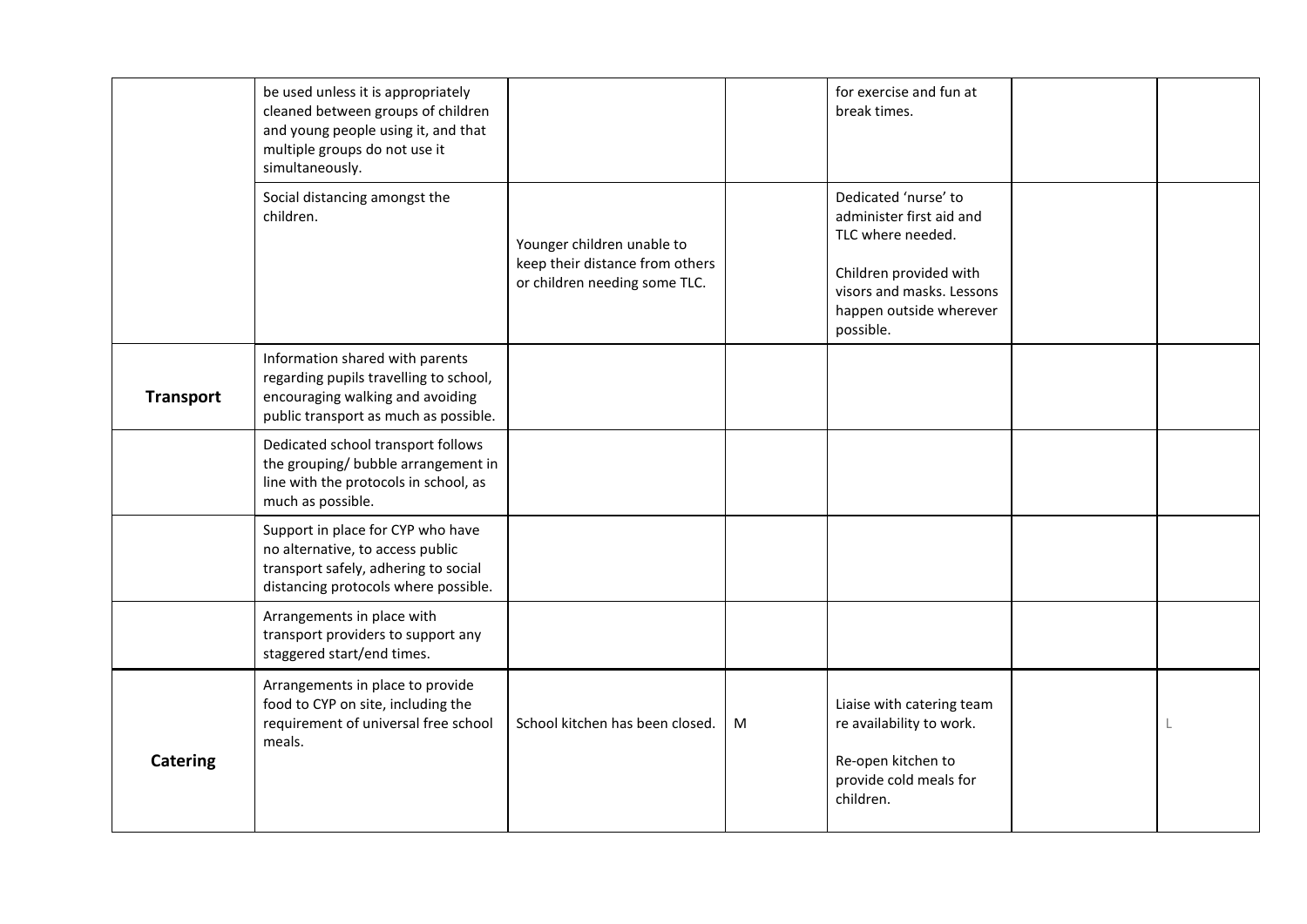<span id="page-14-0"></span>

|            |                                                                                                                                                                                | All catering staff shielding,<br>unable to return to work onsite<br>from 1st June. | H | Lunch eaten at<br>workstations in<br>classrooms.<br>LSAs and office staff to<br>provide lunch.<br>Liaise with neighbouring<br>schools regarding meals<br>Redeployment of other<br>members of staff. |  |
|------------|--------------------------------------------------------------------------------------------------------------------------------------------------------------------------------|------------------------------------------------------------------------------------|---|-----------------------------------------------------------------------------------------------------------------------------------------------------------------------------------------------------|--|
|            |                                                                                                                                                                                |                                                                                    |   |                                                                                                                                                                                                     |  |
|            | Arrangements for the continued<br>provision of FSMs for children not<br>attending school are in place.                                                                         |                                                                                    |   | Diary note made to revisit<br>FSM provision every<br>week.                                                                                                                                          |  |
|            | Arrangements for when and where<br>each group will take lunch (and snack<br>time if necessary) are in place so that<br>children do not mix with children<br>from other groups. |                                                                                    |   | Lunch sitting A (C&D)<br>time: 11:45-12:30<br>location: Hall<br>Lunch sitting B (Q&KW)<br>time: 12:15-1:00                                                                                          |  |
|            | Arrangements for food deliveries in<br>place                                                                                                                                   |                                                                                    |   | See earlier note.                                                                                                                                                                                   |  |
| <b>PPE</b> | PPE requirements understood and<br>appropriate supplies in place.<br>Long term approach to obtaining<br>adequate PPE supplies in place.                                        | Preventative and protective<br>equipment hard to source.                           |   | Preventative and<br>protective equipment<br>supplies checked every<br>day and recorded levels<br>(ZS to devise chart)                                                                               |  |
|            |                                                                                                                                                                                | Refusal to wear PPE by staff or<br>children.                                       |   | Remind staff and children<br>it is not just their safety                                                                                                                                            |  |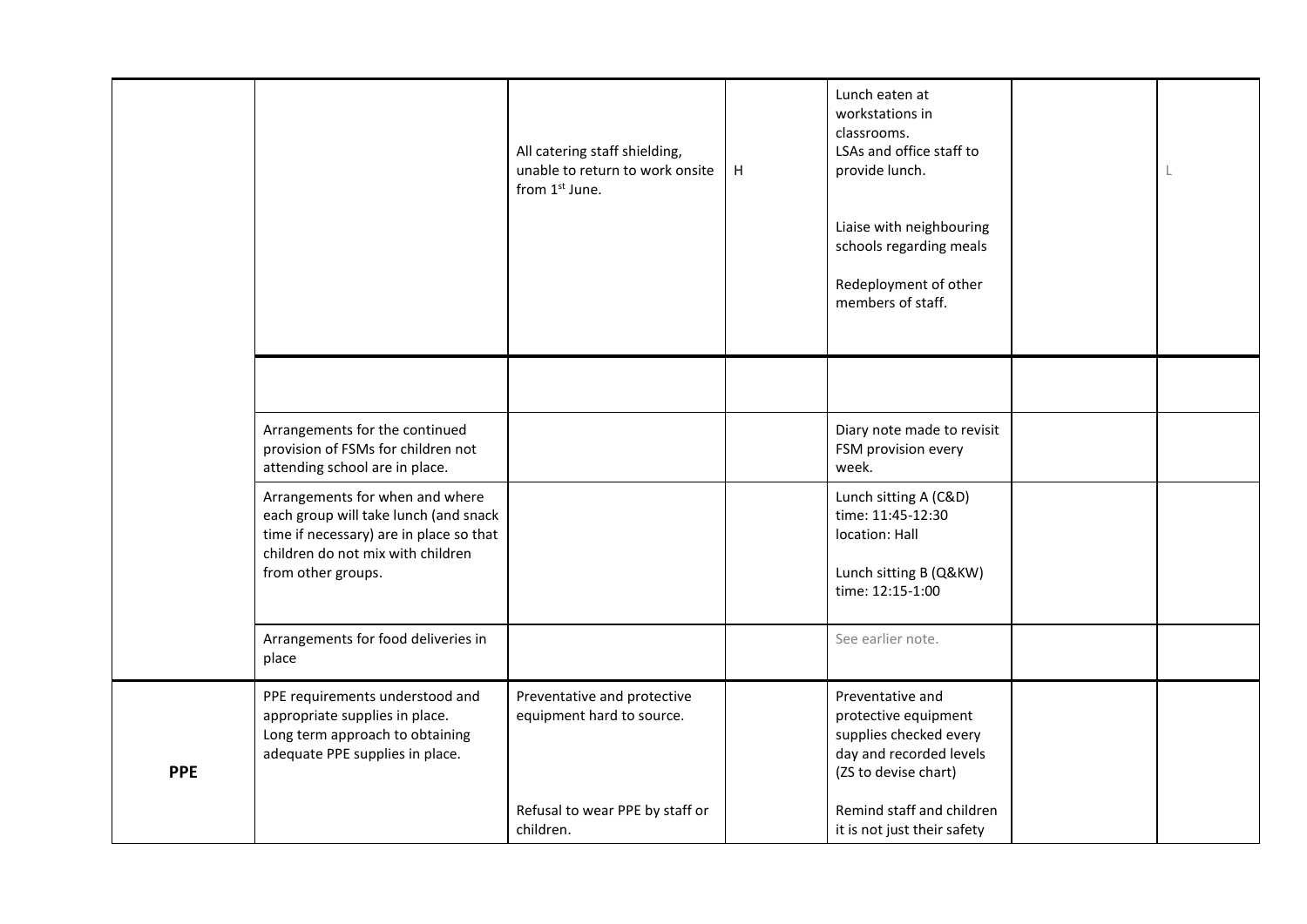<span id="page-15-0"></span>

|                                                                               |                                                                                                                                                                                                                                                                                                                                                                          |  | but the safety of others.<br>Give staff government<br>guidelines to reread.<br>Contact parents of the<br>refuser and take home for<br>the rest of that day after<br>being put in isolation.                                                                                                                                                                                                                             |                                                                                                              |  |
|-------------------------------------------------------------------------------|--------------------------------------------------------------------------------------------------------------------------------------------------------------------------------------------------------------------------------------------------------------------------------------------------------------------------------------------------------------------------|--|-------------------------------------------------------------------------------------------------------------------------------------------------------------------------------------------------------------------------------------------------------------------------------------------------------------------------------------------------------------------------------------------------------------------------|--------------------------------------------------------------------------------------------------------------|--|
| <b>Response to</b><br>suspected/<br>confirmed case<br>of COVID19 in<br>school | Approach to confirmed COVID19<br>cases in place: during school day<br>Which staff member/s<br>$\bullet$<br>should be informed/take<br>action<br>Area established to be used<br>if an individual is displaying<br>symptoms during the school<br>day and needs to be<br>isolated<br>Cleaning procedure in place<br>Arrangements for informing<br>parent community in place |  | Temperature taken of<br>staff and children every<br>morning.<br>See government<br>guidelines;<br>Report to LB whether LB is<br>at home or at school.<br>If child displaying<br>symptoms, isolate<br>immediately (Reflection<br>room) and parents<br>contacted. Procedures<br>then followed according<br>to government guidelines.<br>Contact relevant parents<br>if necessary.<br>Immediate deep clean if<br>necessary. | Latest update<br>16.09.20<br>Parents also<br>received guidance<br>in what to do if<br>their child is unwell. |  |
|                                                                               | Approach to confirmed COVID19<br>cases in place: outside of school<br>hours<br>Approach to relocating CYP<br>away from certain parts of<br>the school to clean, if<br>possible                                                                                                                                                                                           |  | Action to be taken<br>immediately with parents<br>being informed as soon as<br>possible.                                                                                                                                                                                                                                                                                                                                |                                                                                                              |  |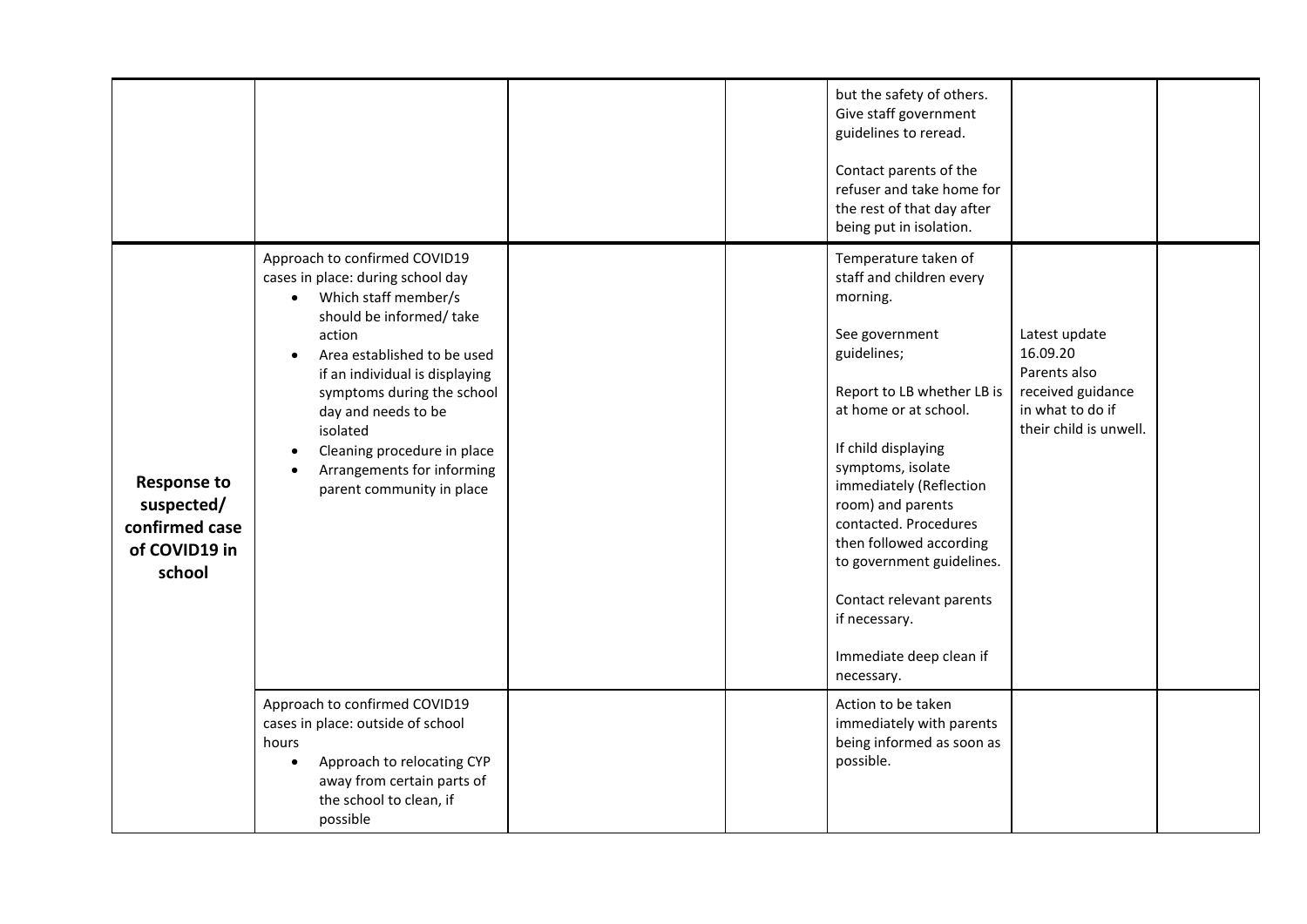<span id="page-16-0"></span>

|                                                                    | Cleaning procedure in place<br>Arrangements for informing<br>parent community in place<br>Process in place to engage with<br>the Test and Trace and contract<br>tracing process.<br>Refer to ECC and public health<br>guidance for more information.                                                                                                          |                                                         |                                                                                                                                                |  |
|--------------------------------------------------------------------|---------------------------------------------------------------------------------------------------------------------------------------------------------------------------------------------------------------------------------------------------------------------------------------------------------------------------------------------------------------|---------------------------------------------------------|------------------------------------------------------------------------------------------------------------------------------------------------|--|
|                                                                    | Approach and expectations around<br>school uniform determined and<br>communicated with parents.                                                                                                                                                                                                                                                               | Parents or children not<br>complying with expectations. | Expectations revisited in<br>letter to parents                                                                                                 |  |
|                                                                    | Changes to the school<br>day/timetables shared with parents.                                                                                                                                                                                                                                                                                                  |                                                         |                                                                                                                                                |  |
| <b>Pupil Re-</b><br>orientation                                    | All students instructed to bring a<br>water bottle each day.                                                                                                                                                                                                                                                                                                  |                                                         | Cups provided if water<br>bottle left at home.<br>Teacher with to pour<br>water, not the children.                                             |  |
| back into school<br>after a period of<br>closure/ being at<br>home | Approach to preparing pupils for a<br>return to academic work and new<br>social situations is developed and<br>shared by all teaching staff.<br>This includes bringing together pupils<br>who have remained in school during<br>closure and those at home and<br>celebrating non-academic<br>achievements of pupils whilst at<br>home/ during school closure. |                                                         | Video or photos sent<br>home to show the<br>children what their newly<br>arranged classrooms look<br>like and what the PPE<br>gear looks like. |  |
|                                                                    | Approach to supporting wellbeing,<br>mental health and resilience,<br>including bereavement support is in<br>place.                                                                                                                                                                                                                                           |                                                         | <b>ELSA</b> materials to be<br>looked at.                                                                                                      |  |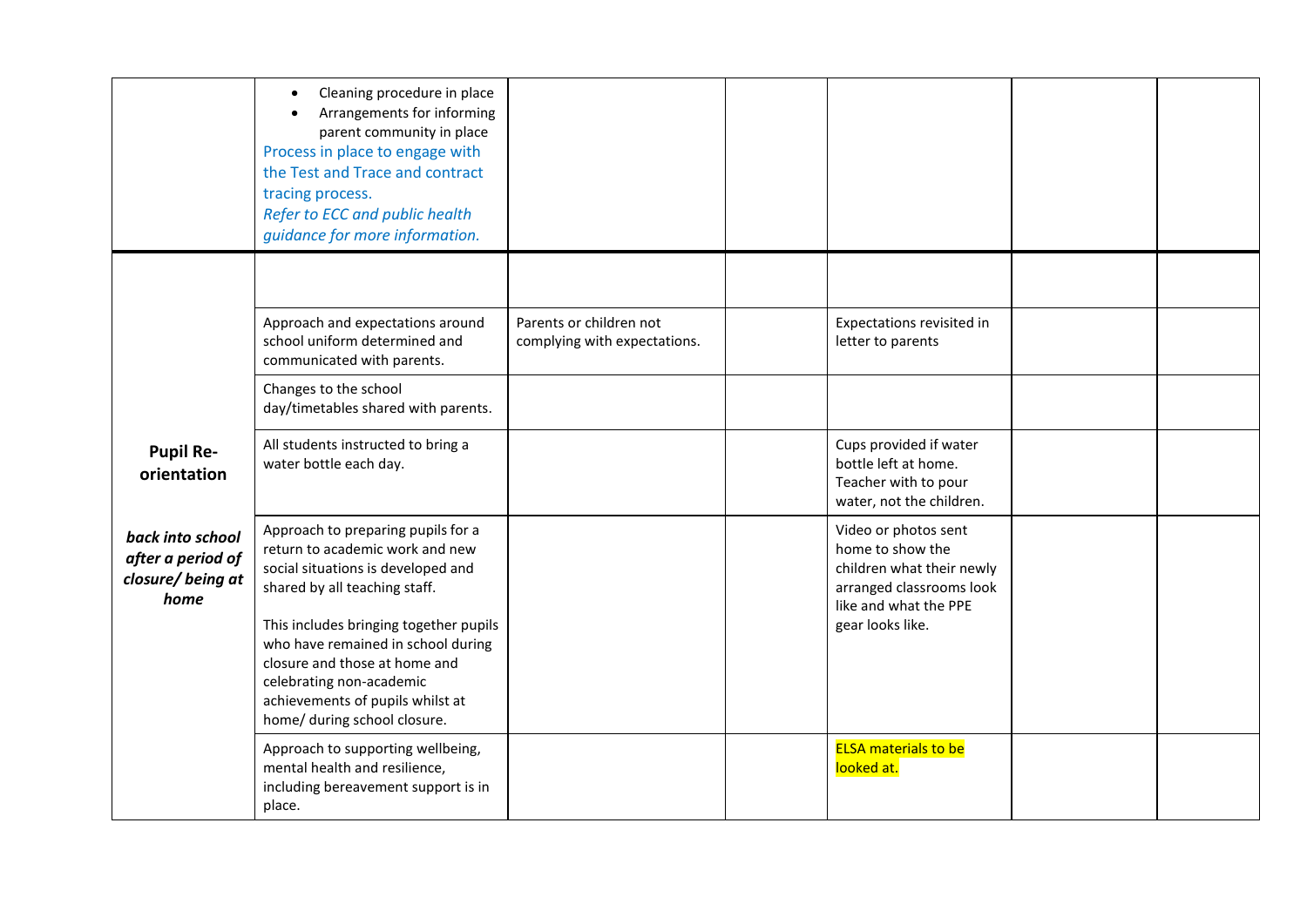<span id="page-17-0"></span>

|                                                                                                                      | Re-orientation support for school<br>leavers is developed.                                                                                                                                                                                                                                                                                                                                          |                                                                                                                   |                                                                                                                                                                          |                                                                                                                                                                                                                                |  |
|----------------------------------------------------------------------------------------------------------------------|-----------------------------------------------------------------------------------------------------------------------------------------------------------------------------------------------------------------------------------------------------------------------------------------------------------------------------------------------------------------------------------------------------|-------------------------------------------------------------------------------------------------------------------|--------------------------------------------------------------------------------------------------------------------------------------------------------------------------|--------------------------------------------------------------------------------------------------------------------------------------------------------------------------------------------------------------------------------|--|
|                                                                                                                      | Consideration of the impact of<br>COVID19 on families and whether<br>any additional support may be<br>required:<br>Financial<br>$\bullet$<br>Increased FSM eligibility<br>Referrals to social care and<br>$\bullet$<br>other support<br>PPG/ vulnerable groups<br>$\bullet$                                                                                                                         |                                                                                                                   | Support for families at<br>home to continue with<br>Key Worker (staff) phone<br>calls to happen every<br>week. New KW to be<br>assigned if class teacher is<br>teaching. |                                                                                                                                                                                                                                |  |
| <b>Remote</b><br><b>Education</b><br><b>Contingency</b><br>Plan                                                      | All students have access to<br>technology and remote learning<br>offer is available to be switched<br>on as a contingency when<br>needed.                                                                                                                                                                                                                                                           | <b>Bubble needs to self-isolate</b><br>because of a positive case of<br>COVID19.                                  | <b>Remote learning</b><br>contingency available<br>and ready to be<br>'switched-on' when<br>needed.                                                                      | 'Purple Mash'<br>purchased to allow<br>greater online<br>support in remote<br>learning in the<br>event of another                                                                                                              |  |
|                                                                                                                      | Online/ website support for families<br>and young people around transition.                                                                                                                                                                                                                                                                                                                         |                                                                                                                   |                                                                                                                                                                          |                                                                                                                                                                                                                                |  |
| <b>Transition</b><br>into new year<br>group<br>What will need<br>to be different<br>this year because<br>of COVID19? | Plan for transitions between school<br>years taking into account what needs<br>to be different due to partial<br>opening, remote and face to face:<br>EY to Primary<br>$\bullet$<br>Primary to Secondary<br>Vulnerable children<br>Children with SEND<br>Physical and sensory needs,<br>$\bullet$<br>including adaptations,<br>equipment etc (lead in<br>times)<br>Post 16<br><b>School Leavers</b> | Children will return in<br>September to a new class and a<br>new teacher after not being in<br>class since March. | Advice sought from LA<br>who has been, so far<br>unable to confirm<br>whether transitions<br>happen in September<br>(01.07.20)                                           | Arrangements with<br>Pre-School made<br>for new Reception<br>to begin on<br>21.09.20.<br>11.09.20 Parent<br>transition meetings<br>reorganised as<br>government<br>guidelines changed<br>to only allow groups<br>of 6 to meet. |  |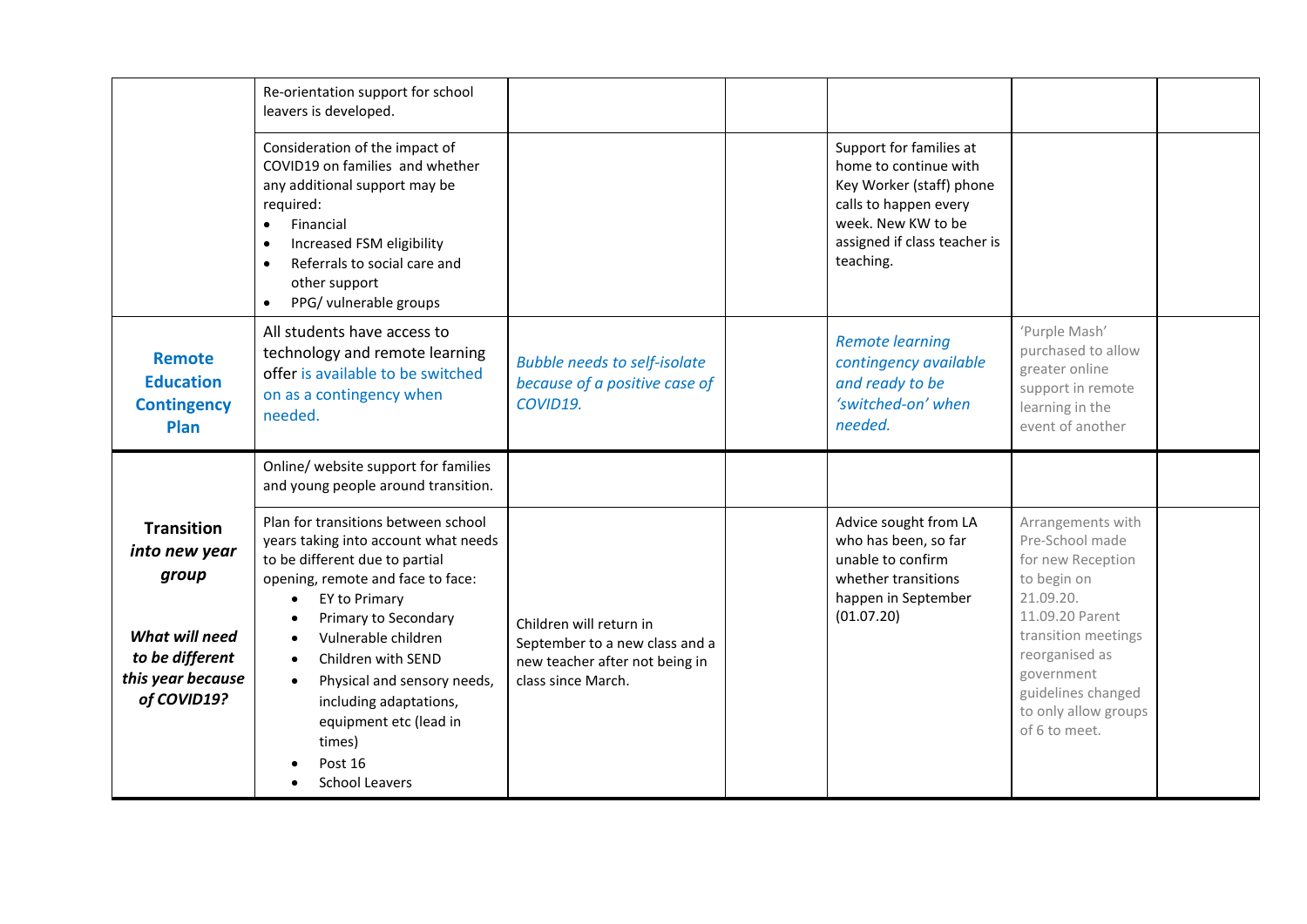<span id="page-18-0"></span>

|              | Consideration given to any CYP who<br>may need support with their return<br>to school and consultation has been<br>undertaken with the family and<br>other agencies involved. | CYP previously deemed to be<br>safer at home and family are<br>anxious about returning to<br>school. | $\mathcal M$ | <b>Review the CYP's risk</b><br>assessment to identify any<br>support or arrangements<br>needed for their return to<br>school. | L |  |
|--------------|-------------------------------------------------------------------------------------------------------------------------------------------------------------------------------|------------------------------------------------------------------------------------------------------|--------------|--------------------------------------------------------------------------------------------------------------------------------|---|--|
| Safeguarding | Staff are prepared for supporting<br>wellbeing of pupils and receiving any<br>potential disclosures.                                                                          |                                                                                                      |              | Staff refresher training<br>session on processes and<br>procedures and the<br>revised wellbeing<br>material.                   |   |  |
|              | Updated Child Protection Policy in<br>place.                                                                                                                                  |                                                                                                      |              | Adopted most recent<br><b>Child Protection Policy</b><br>completed                                                             |   |  |
|              | Work with other agencies such as<br>social care, has been undertaken to<br>support vulnerable CYP to return to<br>school.                                                     |                                                                                                      |              |                                                                                                                                |   |  |
|              | Where physical contact is required in<br>the context of managing behaviour,<br>ensure appropriate hygiene<br>measures are in place to mitigate any<br>risk of transmission.   |                                                                                                      |              | Review individual<br>consistent management<br>plans to ensure they<br>include protective<br>measures.                          |   |  |
|              | Consideration given to the safe use<br>of physical contact in context of<br>managing behaviour.                                                                               | Children need restraining, first<br>aid or a cuddle.                                                 |              | Review individual<br>consistent management<br>plans to ensure they<br>include protective<br>measures.<br>Dedicated member of   |   |  |
|              |                                                                                                                                                                               |                                                                                                      |              | staff in protective gear if<br>physical contact is<br>needed.                                                                  |   |  |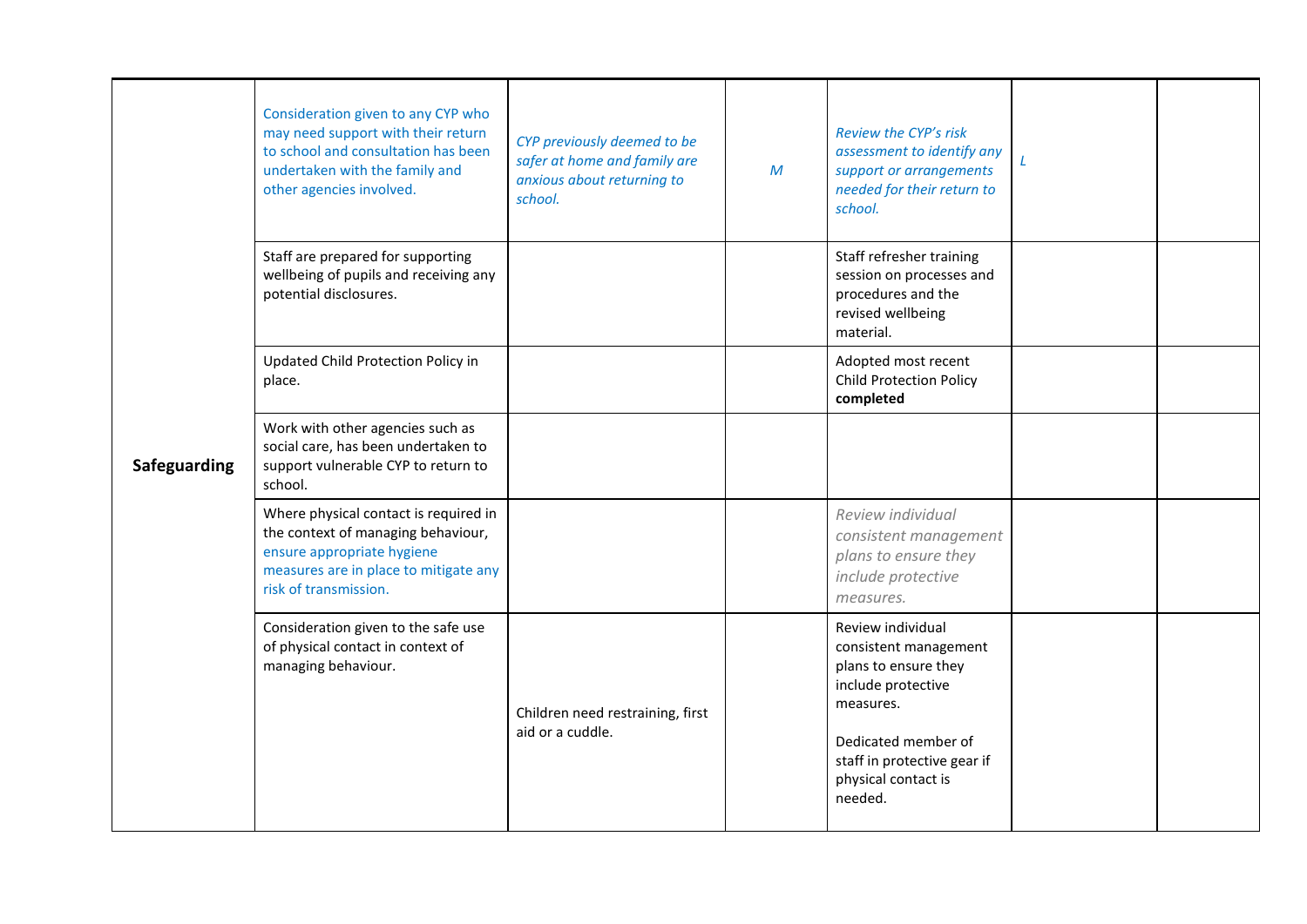<span id="page-19-0"></span>

|                                         |                                                                                                                                                                                                                                                                                                                                |  | Parents involved.<br>Behaviour policy updated<br>with section on managing<br>children physically.                                                                                                                                                                                                                |  |
|-----------------------------------------|--------------------------------------------------------------------------------------------------------------------------------------------------------------------------------------------------------------------------------------------------------------------------------------------------------------------------------|--|------------------------------------------------------------------------------------------------------------------------------------------------------------------------------------------------------------------------------------------------------------------------------------------------------------------|--|
|                                         | Current learning plans, revised<br>expectations and required<br>adjustments have been considered.                                                                                                                                                                                                                              |  |                                                                                                                                                                                                                                                                                                                  |  |
| Curriculum /<br>learning<br>environment | Consideration has been given to<br>what activity is more difficult/ not<br>possible to be undertaken with social<br>distancing in place?<br>Each activity should be risk assessed<br>and should not be run unless the<br>risks can be mitigated<br><b>PE</b><br>Practical science lessons<br>DT/FT                             |  | PE to be online using Joe<br>Wicks, Oti and Cosmic<br>Yoga etc. Children must<br>wash their hands after.<br>Trainers worn but not PE<br>kits.                                                                                                                                                                    |  |
|                                         | Whole school approach to adapting<br>curriculum (S/M/L term), including:<br>Wellbeing curriculum<br>$\bullet$<br>recognising 'non-<br>$\bullet$<br>curriculum' learning that<br>has been done<br>capturing pupil<br>$\bullet$<br>achievements/ outcomes<br>utilising the DFE 'catch-up'<br>$\bullet$<br>funding and programmes |  | Staff are trained and<br>supported in front of<br>classroom delivery style<br>and aware of how best to<br>provide students with<br>additional support.<br>Consistent approach to<br>planning discussed at staff<br>meeting to ensure home<br>learning and learning in<br>school is consistent and<br>manageable. |  |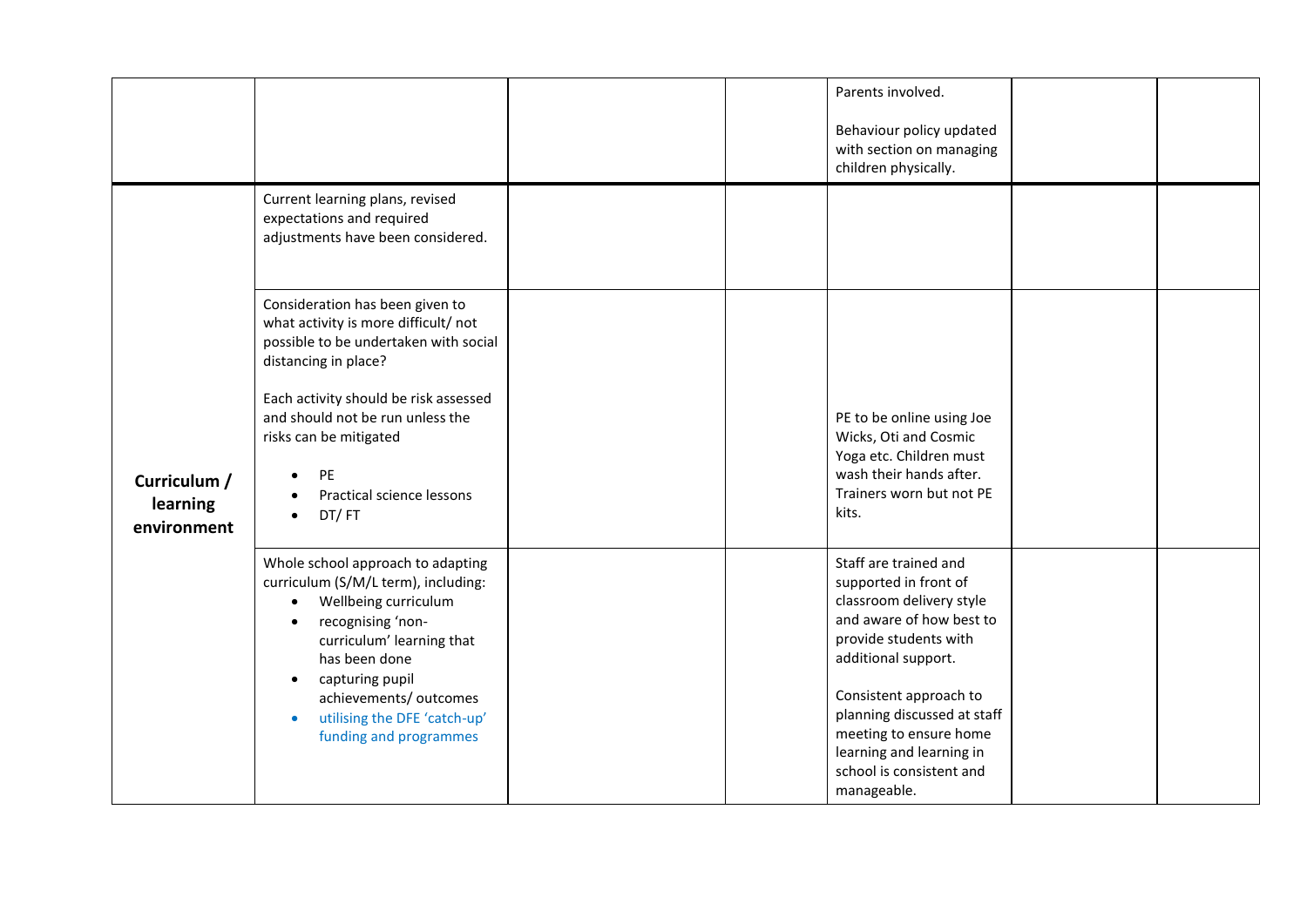<span id="page-20-2"></span><span id="page-20-1"></span><span id="page-20-0"></span>

|                      | Student behaviour policy reviewed<br>to reflect current circumstances.                                                                                                                                                              |                                                                    |                                                                                                                                     | Ready to be agreed<br>at FGB on July 7 <sup>th</sup> |  |
|----------------------|-------------------------------------------------------------------------------------------------------------------------------------------------------------------------------------------------------------------------------------|--------------------------------------------------------------------|-------------------------------------------------------------------------------------------------------------------------------------|------------------------------------------------------|--|
| <b>CYP with SEND</b> | Approach to provision of the<br>elements of the EHCP including<br>health/therapies.                                                                                                                                                 |                                                                    | SENCO to look at EHCP<br>provision and review with<br>parents before July 2020.                                                     | Invitations sent<br>(29.06.20)                       |  |
|                      | Annual reviews.                                                                                                                                                                                                                     | EHCP children not in school.                                       | <b>SENCO to look at EHCP</b><br>annual review procedures<br>and begin process of<br>review to be completed<br>before July 2020 (SB) |                                                      |  |
|                      | Requests for assessment.                                                                                                                                                                                                            |                                                                    |                                                                                                                                     |                                                      |  |
|                      | Consider any CYP who may need<br>support with their return to school<br>and consult with the family and<br>other agencies involved.<br>Including any support required for<br>CYP to understand new rules i.e.<br>social distancing. |                                                                    |                                                                                                                                     |                                                      |  |
| <b>Attendance</b>    | Approach to promoting and<br>supporting attendance for all<br>pupils determined, including<br>those who may be anxious.                                                                                                             | Parents exercising their choice<br>to keep their children at home. |                                                                                                                                     |                                                      |  |
|                      | Approach to support for parents<br>where rates of PA were high before<br>lockdown.                                                                                                                                                  |                                                                    | Parents to be notified that<br>attendance will be<br>compulsory from<br>September.                                                  |                                                      |  |
| <b>Communication</b> | Information shared with staff around<br>the full opening plan, returning to<br>site, amendments to usual working<br>patterns/practices and groups.                                                                                  | Staff feel uninformed and<br>anxious about school<br>reopening.    | Each decision to be<br>shared with SLT and staff.<br>Comments welcomed.                                                             |                                                      |  |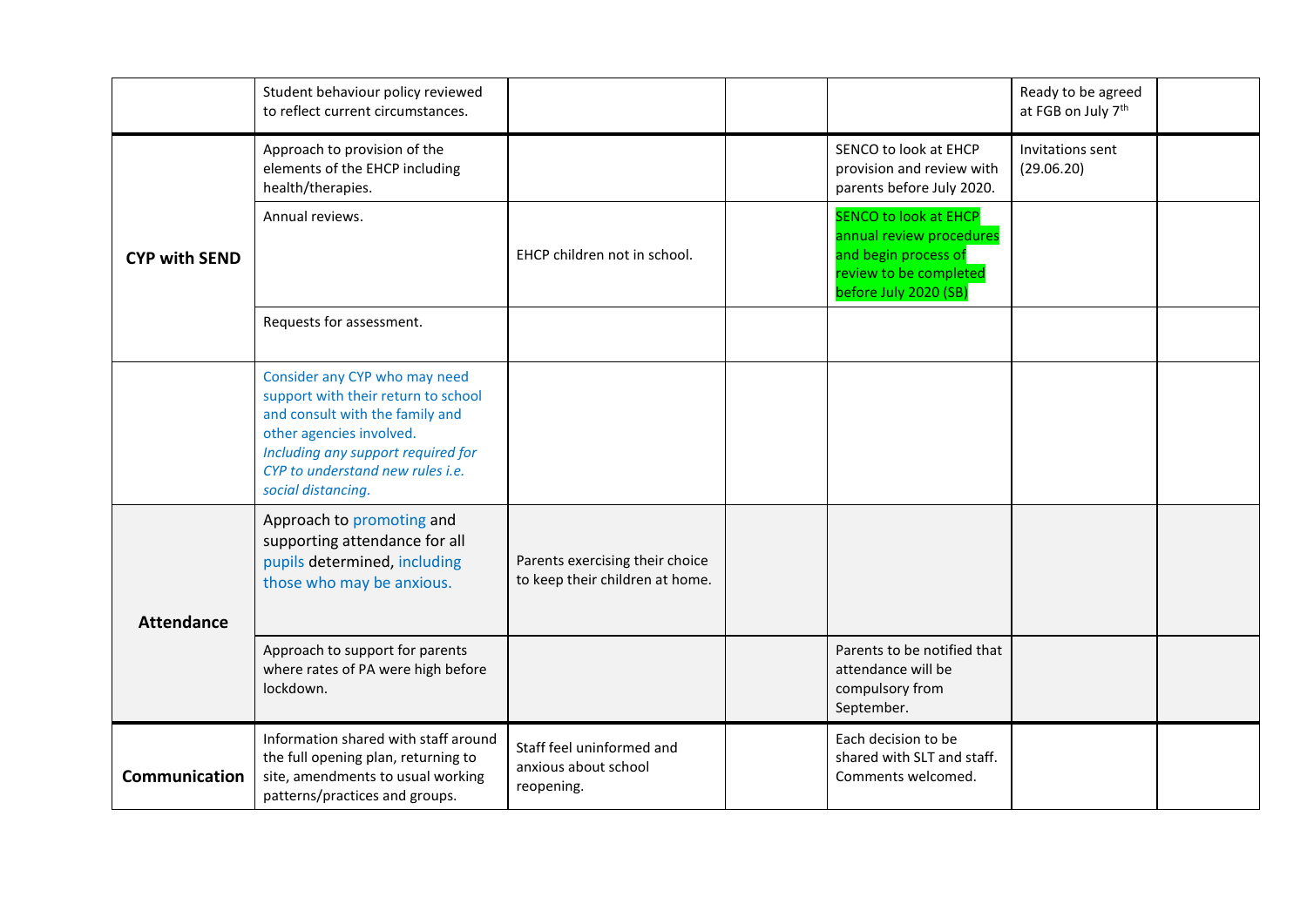| Governors consulted on full opening<br>plans.                                                                                                                                                                                                                                                                                                                                                                                         | Governors feel uninformed<br>about school reopening.              | Each decision to be<br>shared with COG and<br>other governors.                                                                                                                 |  |
|---------------------------------------------------------------------------------------------------------------------------------------------------------------------------------------------------------------------------------------------------------------------------------------------------------------------------------------------------------------------------------------------------------------------------------------|-------------------------------------------------------------------|--------------------------------------------------------------------------------------------------------------------------------------------------------------------------------|--|
| Union representatives consulted on<br>full opening plans.                                                                                                                                                                                                                                                                                                                                                                             |                                                                   |                                                                                                                                                                                |  |
| Risk Assessment published on<br>website, where more than 50 staff.                                                                                                                                                                                                                                                                                                                                                                    |                                                                   |                                                                                                                                                                                |  |
| Communications with parents:<br>Plan for partial re-opening<br>$\bullet$<br>Social distancing plan<br>$\bullet$<br>Wellbeing/pastoral<br>support/ support and<br>acknowledgement to<br>parents of home learning<br>Attendance<br>Uniform<br>Transport<br><b>Behaviour</b><br><b>Test and trace</b><br>Staggered start and end<br>$\bullet$<br>times<br>Expectations when in school<br>and at home (if self-isolating<br>is necessary) | Parents feel uninformed and<br>anxious about school<br>reopening. | LB to speak to parents<br>about their fears. Allow<br>parents time to make up<br>their minds. Keep parents<br>informed of every<br>decision once approved<br>by the governors. |  |
| Pupil communications around:<br>Changes to timetable<br>Social distancing<br>arrangements<br>Staggered start times<br>Expectations when in school<br>and at home (if self-isolating<br>is necessary)<br>Travelling to and from<br>school safely                                                                                                                                                                                       |                                                                   | As soon as confirmed,<br>send letter to parents<br>with all expectations e.g.<br>gradual start, lunch times,<br>one way system etc.                                            |  |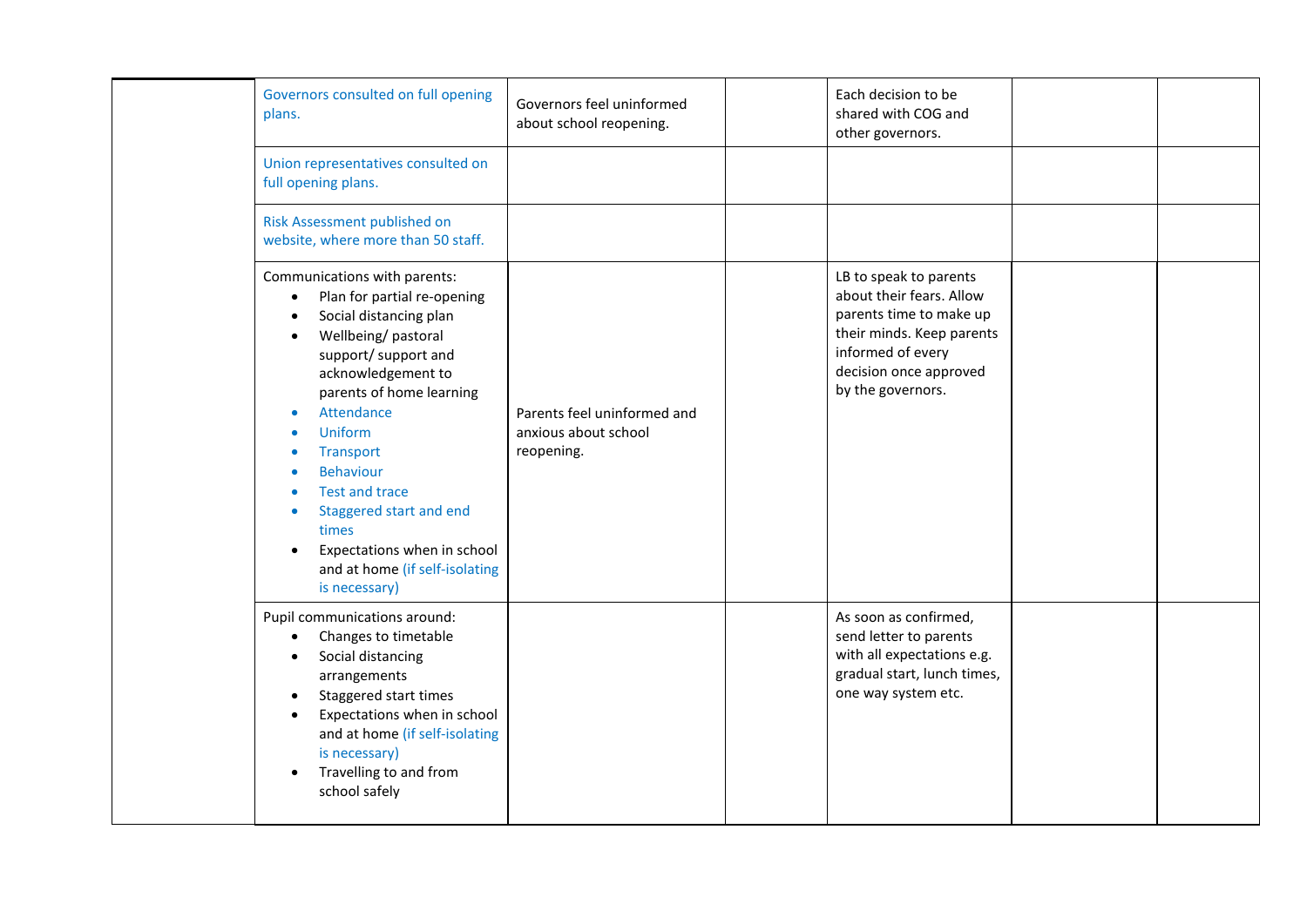<span id="page-22-2"></span><span id="page-22-1"></span><span id="page-22-0"></span>

|                                   | On-going regular communication<br>plans determined to ensure parents<br>are kept well-informed                                                                                                                  | Letters, website updates,<br>social media<br>Newsletter continued to<br>be sent every week. |  |
|-----------------------------------|-----------------------------------------------------------------------------------------------------------------------------------------------------------------------------------------------------------------|---------------------------------------------------------------------------------------------|--|
|                                   | Meetings and decisions that need to<br>be taken prioritised.                                                                                                                                                    | Virtual governing body<br>meetings                                                          |  |
| Governors/<br>Governance          | Governors are clear on their role in<br>the planning and full opening of the<br>school, including support to leaders.<br>Approach to communication<br>between Leaders and governors is<br>clear and understood. | Regular meeting between<br>COG and HT. COG to<br>report to governing on<br>behalf of HT.    |  |
|                                   | All aspects of governance are<br>reinstated. Governors prepared for<br>start of school year (clerking, etc).                                                                                                    |                                                                                             |  |
| School events,<br>including trips | The school's annual calendar of<br>events has been reviewed and<br>decisions made on cancelling or<br>going ahead with events in the<br>immediate term, including school<br>trips.                              | All trips on hold until<br>government sys is safe to<br>travel or visit local area.         |  |
|                                   | Additional costs incurred due to<br>COVID19 are understood and clearly<br>documented.                                                                                                                           |                                                                                             |  |
| <b>Finance</b>                    | Claims submitted for reimbursement<br>for example, increased premises<br>related costs; additional cleaning;<br>support for FSM                                                                                 |                                                                                             |  |
|                                   | Any loss of income understood,<br>including the impact of lettings and                                                                                                                                          |                                                                                             |  |